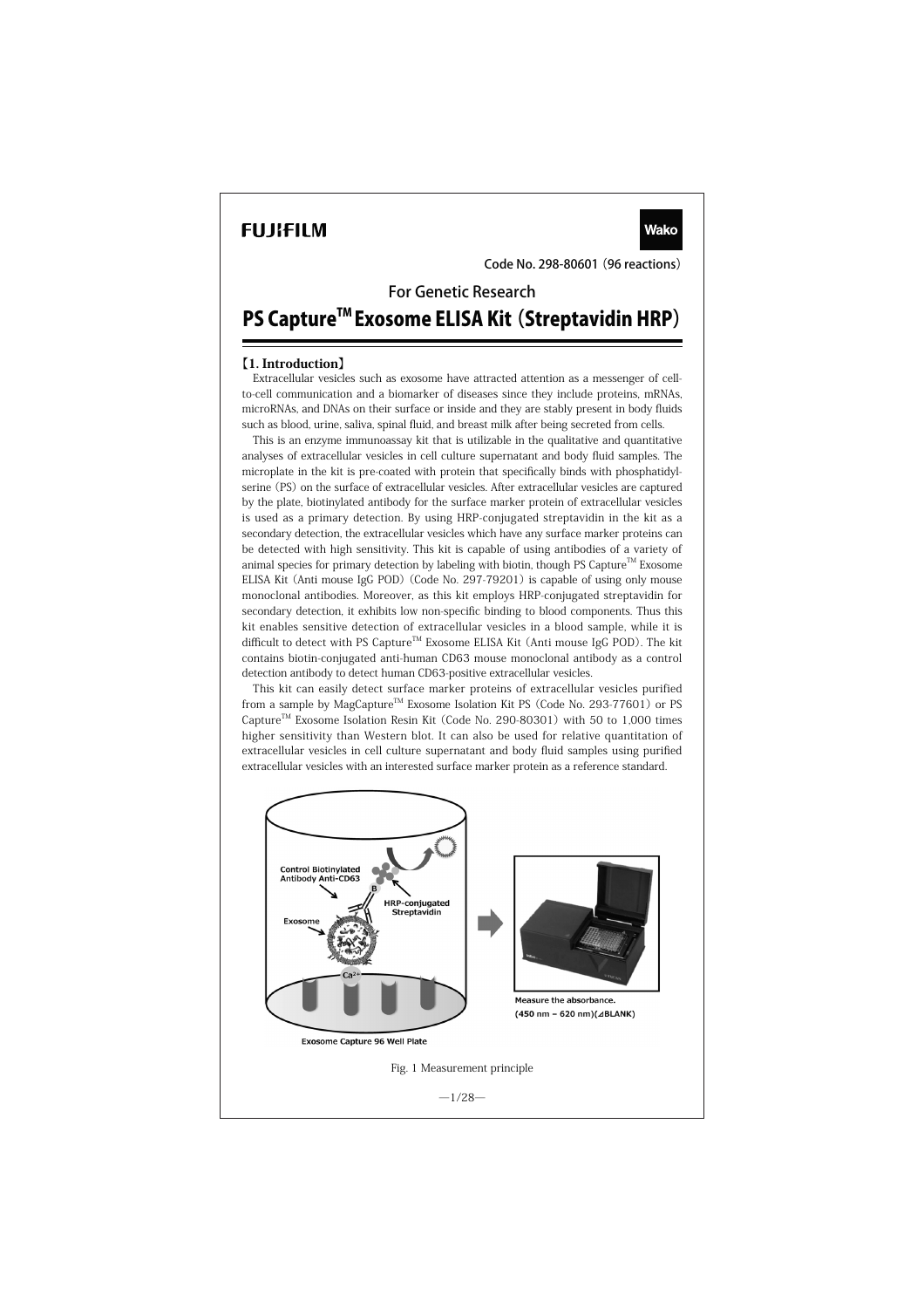#### 【2. Protocol Summary】

Pipette diluted cell culture supernatants, body fluids or purified extracellular vesicles sample with Reaction Buffer in the kit into the wells of Exosome Capture 96 Well Plate (PS-binding protein is pre-coated onto a microplate). Then, incubate the wells for 2 hours with stirring at room temperature. After washing, a biotinylated antibody specific for an interested surface marker protein of extracellular vesicles or Control Biotinylated Antibody Anti-CD63 contained in the kit is added to the wells as a primary detection reagent. Then, incubate the wells for 1 hour with stirring at room temperature. Following a wash, HRP-conjugated Streptavidin is added to the wells as a secondary detection reagent. Then, incubate the wells for 2 hours with stirring at room temperature. After washing again, react with TMB Solution (coloring reagent) for 30 minutes at room temperature. Add Stop Solution and measure the absorbance at 450 nm (reference wavelength: 620 nm). Compare measurement values of each sample.

For quantitative measurement, prepare a standard curve by plotting absorbance values against concentration in a serial dilution of extracellular vesicles purified using MagCapture<sup>™</sup> Exosome Isolation Kit PS (Code No. 293-77601) or PS Capture<sup>™</sup> Exosome Isolation Resin Kit (Code No. 290-80301) as a reference standard. (Confirm previously the extracellular vesicles have an interested surface marker and determine the protein concentration or particle number.) Determine the concentration of the extracellular vesicles in the samples from the standard curve.

#### 【3. Intended Purpose】

(1) A qualitative analysis of extracellular vesicles purified from cell culture supernatants or body fluids

The kit enables us to perform a highly sensitive qualitative analysis of any surface marker proteins of extracellular vesicles purified from cell culture supernatants or body fluids with MagCapture<sup>™</sup> Exosome Isolation Kit PS (Code No. 293-77601) or PS Capture<sup>™</sup> Exosome Isolation Resin Kit (Code No. 290-80301) by using a biotinylated antibody specific for an interested surface marker protein of extracellular vesicles as a primary detection antibody.

(2) A quantitative analysis of extracellular vesicles in cell culture supernatants or body fluids

By preparing a standard curve using purified extracellular vesicles with an interested surface marker protein as a reference standard, permit the relative quantitation of extracellular vesicles which have the surface marker protein in cell culture supernatants or body fluids.

Note : Control Biotinylated Antibody Anti-CD63 in the kit is specific for human CD63. It does not react with mouse, rat, and bovine CD63. If any surface marker proteins except human CD63 are required to be detected, use appropriate biotinylated antibodies.

#### 【4. Materials Supplied】

| Components                                                   | State                              | Amount                                |
|--------------------------------------------------------------|------------------------------------|---------------------------------------|
| (A) Exosome Capture 96 Well Plate                            | Use after washing                  | 8 well $\times$ 12 strips / 1 plate   |
| (B) Plate Seal                                               |                                    | 4 sheets                              |
| (C) Reaction Buffer                                          | Ready-to-Use                       | $80$ mL $\times$ 1 vial               |
| (D) Washing Buffer $(10\times)$                              | Concentrated<br>Use after dilution | 100 mL $\times$ 1 vial                |
| $(E)$ Exosome Binding Enhancer $(100 \times)$                | Concentrated<br>Use after dilution | $10 \text{ mL} \times 1 \text{ vial}$ |
| (F) Control Biotinylated Antibody Anti-CD63<br>$(100\times)$ | Concentrated<br>Use after dilution | $120 \mu L \times 1$ vial             |
| (G) HRP-conjugated Streptavidin $(100 \times)$               | Concentrated<br>Use after dilution | $240 \mu L \times 1$ vial             |
| (H) TMB Solution                                             | Ready-to-Use                       | $12 \text{ mL} \times 1 \text{ vial}$ |
| (I) Stop Solution                                            | Ready-to-Use                       | $12 \text{ mL} \times 1 \text{ vial}$ |
| (I) Instruction Manual                                       |                                    | 1 copy                                |

 $-2/28-$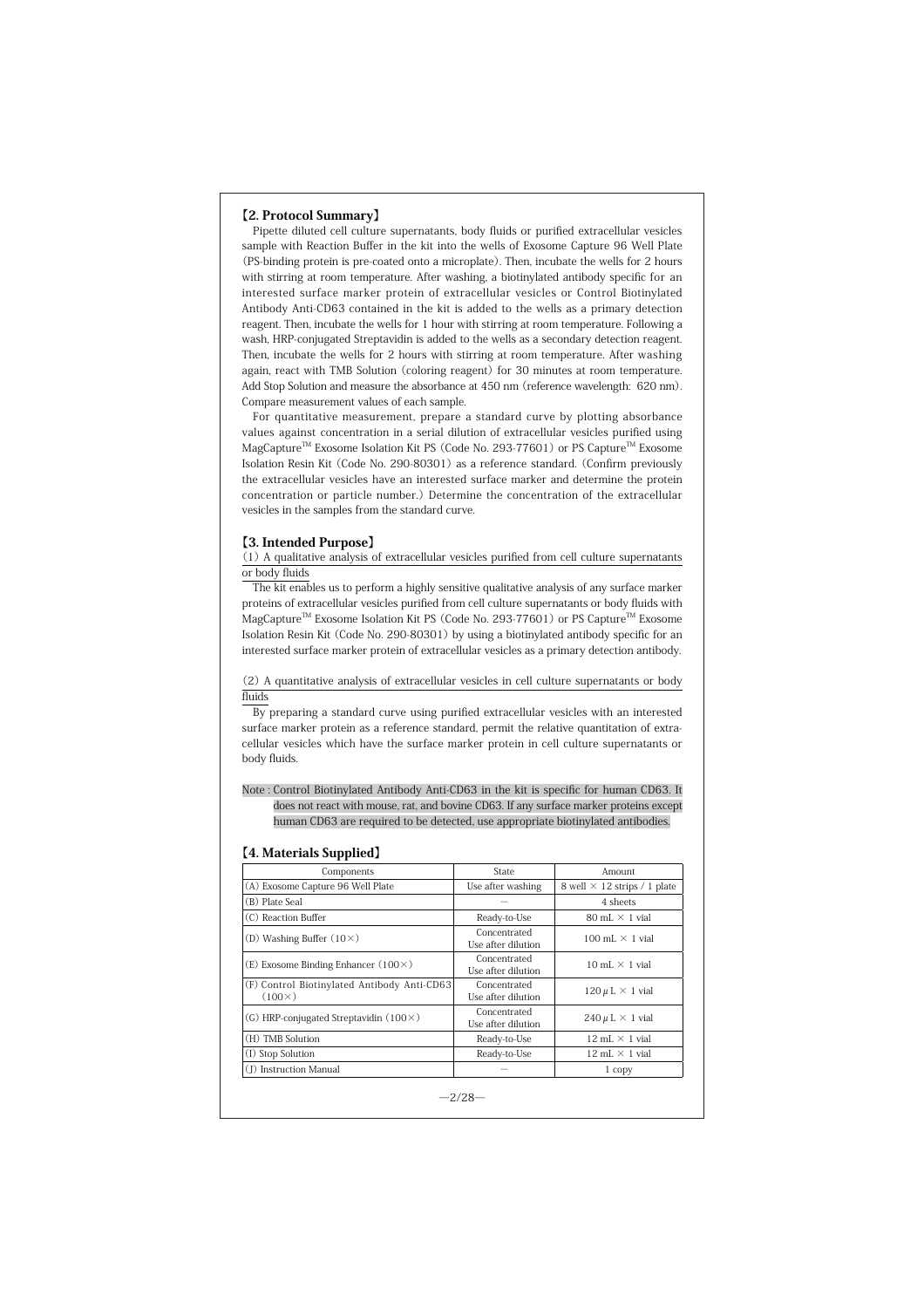#### 【5. Storage and Stability】

Store the kit at 2-10℃ (Freezing is strictly prohibited). The kit is stable until the expiration date under the condition (The expiration date is printed on the label). The kit should not be used beyond the expiration date on the kit label. Please use opened reagents as soon as possible since they may be affected by storage conditions.

#### 【6. Storage Condition of Each Reagent (when the kit is separately used)】 (A) Exosome Capture 96 Well Plate

When the plate strip is separately used, the remained unused strips should be returned to a zip seal pack and stored at 2-10℃. The strips are stable until the expiration date. (C) Reaction Buffer

Just after get the Reaction Buffer out of the refrigerator, dispense the required volume of the solution. The remained solution should be stored at 2-10℃ with the cap tightened. It is stable until the expiration date.

(D) Washing Buffer  $(10 \times)$ 

Warm to room temperature and dispense the required volume of the solution. The remained solution should be stored at 2-10℃ with the cap tightened. It is stable until the expiration date.

(E) Exosome Binding Enhancer (100 ×)

Warm to room temperature and dispense the required volume of the solution. The remained solution should be stored at 2-10℃ with the cap tightened. It is stable until the expiration date.

(F) Control Biotinylated Antibody Anti-CD63 (100 ×)

Just after get the Control Biotinylated Antibody Anti-CD63 (100×) out of the refrigerator, dispense the required volume of the solution. The remained solution should be stored at 2-10℃ with the cap tightened. It is stable until the expiration date.

(G) HRP-conjugated Streptavidin  $(100 \times)$ 

Just after get the HRP-conjugated Streptavidin (100×) out of the refrigerator, dispense the required volume of the solution. The remained solution should be stored at 2-10℃ with the cap tightened. It is stable until the expiration date.

# (H) TMB Solution

Just after get the TMB Solution out of the refrigerator, dispense the required volume of the solution. The remained solution should be stored at 2-10℃ with the cap tightened. It is stable until the expiration date.

#### (I) Stop Solution

Just after get the Stop Solution out of the refrigerator, dispense the required volume of the solution. The remained solution should be stored at 2-10℃ with the cap tightened. It is stable until the expiration date.

#### **[7. Materials Required, Not Supplied]**  $\sim$  Use as a check box  $\sim$

□ Purified water (distilled water)

□ Biotinylated antibody for detection of an interested surface marker on extracellular vesicles (for detection except human CD63)

If a biotinylated antibody is unavailable, antibodies can be labeled with biotin using Biotin Labeling Kit-SH (Code No. 348-90941) or Biotin Labeling Kit-NH<sub>2</sub> (Code No. 347-90891).

 $\Box$  Purified extracellular vesicles with an interested surface marker (for quantitative analysis) Prepare purified extracellular vesicles from appropriate culture supernatants of cell strain or body fluids using MagCapture<sup>™</sup> Exosome Isolation Kit PS (Code No. 293-77601) or PS Capture™ Exosome Isolation Resin Kit (Code No. 290-80301).

# **[8. Other Supplies Required]**  $\sim$  Use as a check box  $\sim$

#### □ Test tubes for dilution of samples and antibodies

- □ Glassware for preparation of Reaction/Washing Buffer (Graduated cylinder)
- □ Micropipettes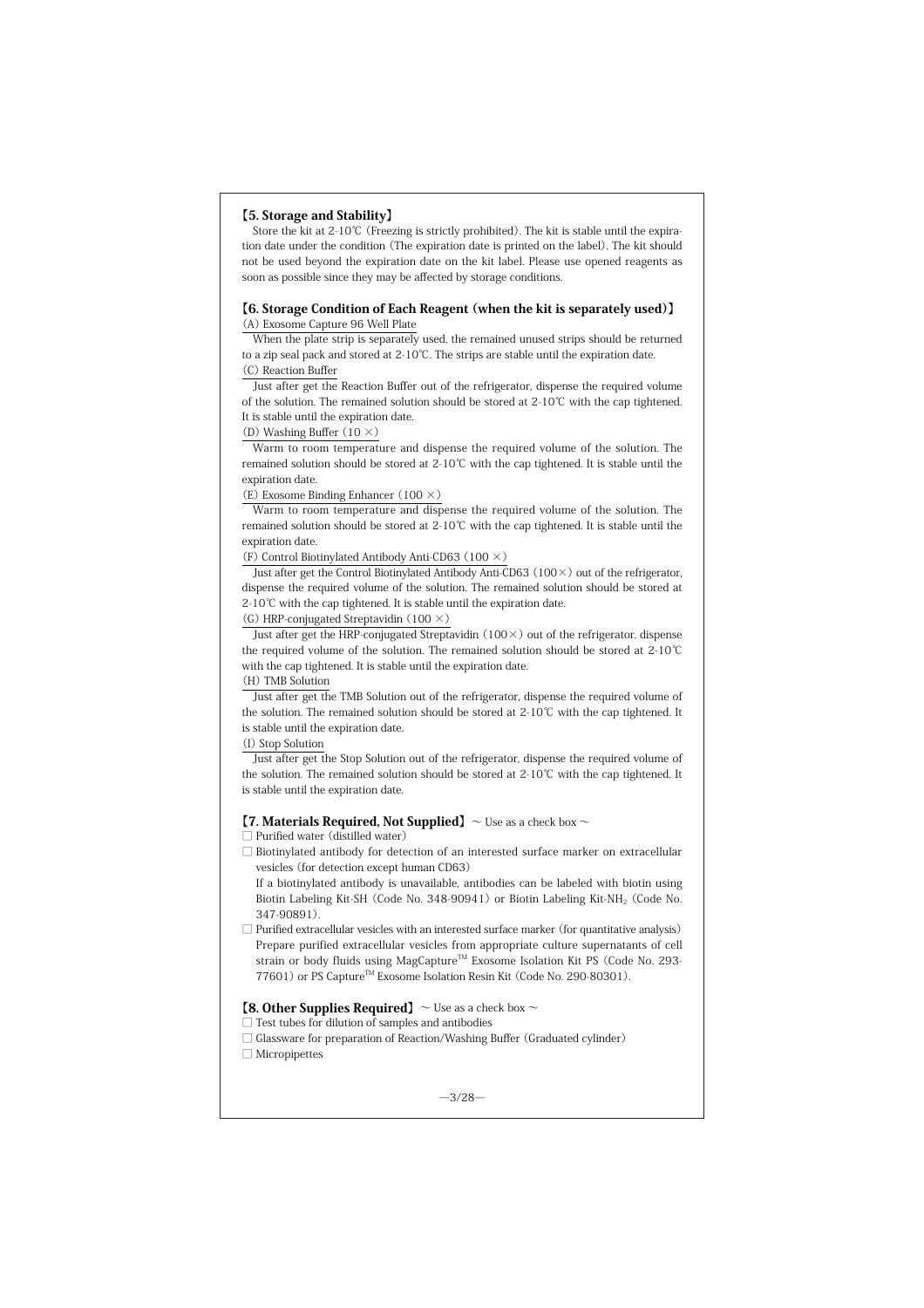- $\square$  Syringe-type repeating dispenser such as Eppendorf multipette or ThermoFisher Finnpipette (If available)
- □ Disposable reservoir (As necessary)
- $\Box$  Paper towels to remove the remained solution in the wells
- □ Vortex-type mixer
- $\Box$  Shaker for 96-well plate (500 rpm) Recommended products: Code No. 623-05671 MS 3 digital
- Recommended products: Code No. 627-05691 MS 3 basic □ Automatic washer for 96-well plate (If available)
- Recommended products: Code No. 510-22411 HydroFlexTM M8Ch2
- $\Box$  Microplate reader capable of measuring at 450 nm, with the correction wavelength set at 600-650 nm

Recommended products: Code No. 518-84231 Infinite® F50R [450 nm, 620nm]

□ Software for data analysis Recommended products: Code No. 290-34631 PLATEmanager V5/I PC SET (for infinite)

# 【9. Standard Preparation (When a quantitative measurement is performed)】

Purify extracellular vesicles from an appropriate sample with MagCapture<sup>TM</sup> Exosome Isolation Kit PS (Code No. 293-77601) or PS Capture<sup>™</sup> Exosome Isolation Resin Kit (Code No. 290-80301) in accordance with the instruction manual. Measure protein concentration by BCA method etc. or particle numbers by Nanoparticle Tracking Analysis (by using such as NanoSight LM-10)<sup>\*1</sup> of the purified extracellular vesicles. Confirm previously the purified extracellular vesicles have an interested surface marker. Purified extracellular vesicles should be refrigerated ※ 2.

※ 1 Perform each measurement in accordance with an appropriate protocol.

※ 2 Since responsiveness of extracellular vesicles tends to be weakened by freeze-thaw cycles, keep them at 2-10℃.

#### 【10. Reagent Preparation】

Warm the reagents described as "Ready-to-Use" in [4. Materials Supplied] to room temperature prior to use. Reagents described as "Use after dilution" shall be prepared as follows. Prepare only as much reagent as needed on the day of the experiment.

#### 10.1 Washing Buffer (1 ×)

Wash Buffer  $(10\times)^{3/3}$  is diluted 10-fold with purified water (distilled water). Add 1/100 volume of Exosome Binding Enhancer  $(100\times)^{*4}$  to the diluted solution and mix well  $*5$ ※ 3 Ensure no crystals have formed in the concentrate before use, since ingredients may be deposited by

refrigeration storage.

 $% 4$  Be sure to add Exosome Binding Enhancer (100 $\times$ ) since it is an essential ingredient for extracellular vesicles to bind with a plate.  $\frac{1}{2}$  S Use Washing Buffer (1×) within 8 hours after Exosome Binding Enhancer (100×) is added since

ingredients tend to be deposited.

(e.g.) When solution for 96-well reactions is prepared

Add 100 mL of Washing Buffer (10×) to 900 mL of purified water (distilled water) to prepare 1,000 mL of Washing Buffer  $(1 \times)$ . Then add 10 mL of Exosome Binding Enhancer  $(100 \times)$  and mix well.

10.2.1 Biotinylated Antibody Anti-CD63  $(1 \times)$  (When human CD63 is measured as a surface antigen)

 $\overline{Add\ 1}}/100$  volume of Control Biotinylated Antibody Anti-CD63 (100 $\times$ ) to Reaction Buffer contained in the kit and mix well.

(e.g.) When a solution for 96-well reactions is prepared

Add 100  $\mu$  L of Control Biotinylated Antibody Anti-CD63 (100 $\times$ ) to 10 mL of Reaction Buffer and mix well.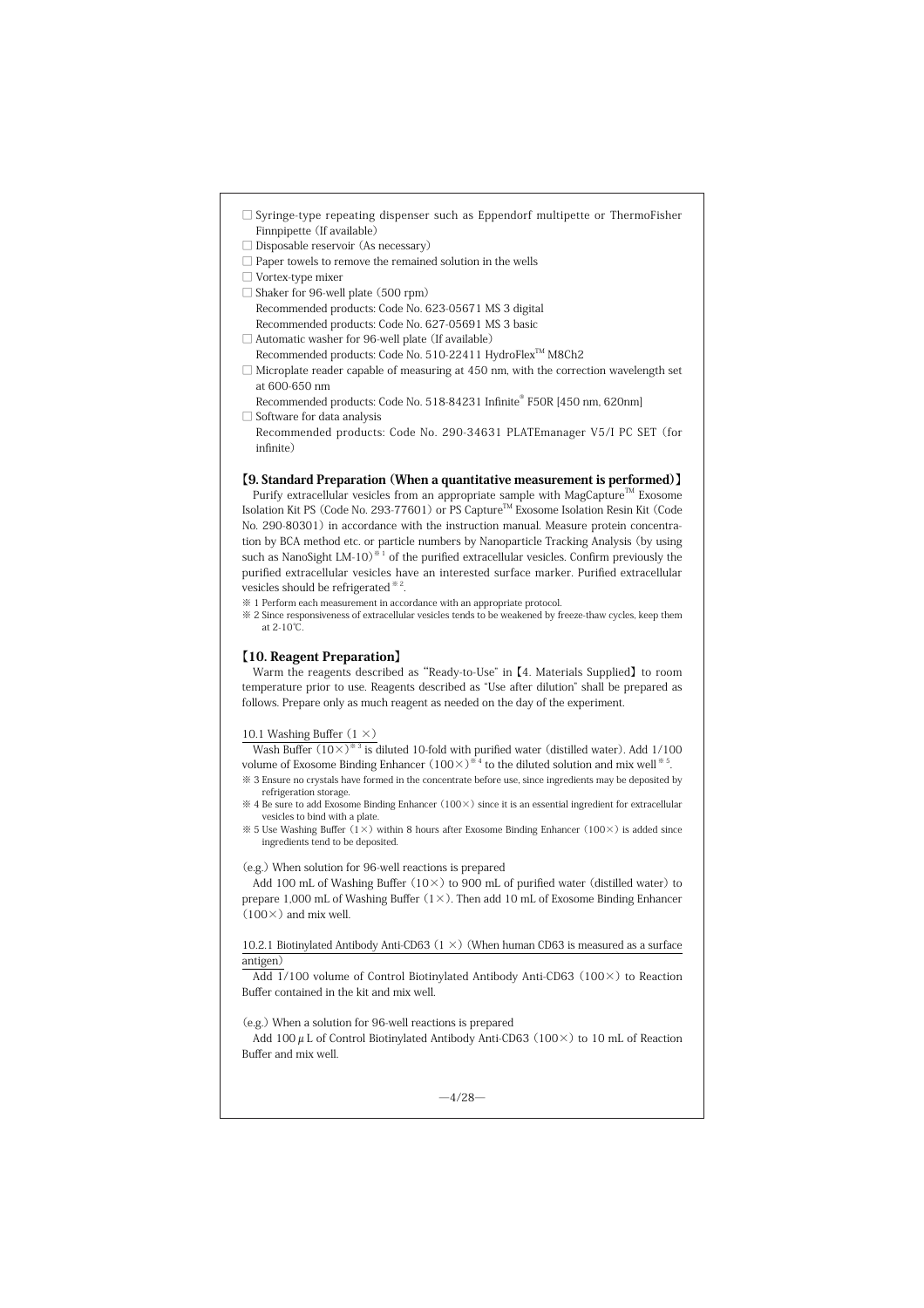10.2.2 Biotinylated Antibody (When other surface antigens are measured)

Dilute any biotinylated antibody specific for interested surface protein of extracellular vesicles with Reaction Buffer in the kit to an appropriate concentration.

A rough standard of the biotinylated antibody concentration is 100-500 ng/mL.

(e.g.) When a solution of biotinylated antibody (250 ng/mL) for 96-well reactions is prepared from a biotinylated antibody (1 mg/mL)

Add  $5 \mu$  L of biotinylated antibody (1 mg/mL) to 195  $\mu$  L of Reaction Buffer and mix well. (25  $\mu$  g/mL of 40-fold dilution is prepared). Then add 100  $\mu$  L of the 40-fold dilution to 9.9 mL of Reaction Buffer and mix well.

#### 10.3 HRP-conjugated Streptavidin (1 ×)

If Control Biotinylated Antibody Anti-CD63 contained in the kit is used as a biotinylated antibody, add 1/100 volume of HRP-conjugated Streptavidin (100×) to Reaction Buffer in the kit and mix well to prepare HRP-conjugated Streptavidin  $(1 \times)$ .

If optional biotinylated antibody is used, add 1/50 to 1/200 volume of HRP-conjugated Streptavidin (100×) to Reaction Buffer in this kit, and mix well to prepare HRP-conjugated Streptavidin  $(0.5 \times$  to  $2 \times)$ <sup>\*</sup>

※ 6 If an optional biotinylated antibody is used, it is recommended performing a preliminary examination of dilution factor. Targeting final concentration is  $0.5 \times$  to  $2 \times$ . An appropriate concentration of HRPconjugated Streptavidin varies depending on the biotin conjugation efficiency of the antibody.

(e.g.) When Control Biotinylated Antibody Anti-CD63 in this kit is used for 96-wells

Add 100  $\mu$  L of HRP-conjugated Streptavidin (100 ×) to 10 mL of Reaction Buffer and mix well.

#### 【11. Standard Curve Preparation for Quantitative Measurement】

Dilute a reference standard of extracellular vesicles prepared in【9. Standard Preparation (When a quantitative measurement is performed)】to an appropriate concentration with Reaction Buffer in order to make its absorbance value at 450 nm (absorbance at 620 nm is subtracted) for ELISA measurement to be within the range of 0.1 to 3.0.

(e.g.) To prepare 7 steps of 2-fold serial dilution from 20 ng/mL of the reference standard of extracellular vesicles.

1) Add 5  $\mu$  L of standard (20  $\mu$  g/mL) to 45  $\mu$  L of Reaction Buffer and mix well. This is 2,000 ng/mL Standard Solution.

| 2) Use the Standard Solution to prepare the following dilution series. |  |
|------------------------------------------------------------------------|--|
|------------------------------------------------------------------------|--|

| Standard# | Volume to dilute $(\mu L)$                 | Reaction Buffer $(\mu L)$ | Extracellular vesicles<br>(ng/mL) |
|-----------|--------------------------------------------|---------------------------|-----------------------------------|
|           | $5 \mu$ L of 2,000 ng/mL Standard Solution | 495                       | 20.0                              |
| 2         | $250 \mu$ L Standard #1                    | 250                       | 10.0                              |
| 3         | $250 \mu$ L Standard #2                    | 250                       | 5.00                              |
|           | $250 \mu$ L Standard #3                    | 250                       | 2.50                              |
| 5         | $250 \mu$ L Standard #4                    | 250                       | 1.25                              |
|           | $250 \mu$ L Standard #5                    | 250                       | 0.625                             |
|           | $250 \mu$ L Standard #6                    | 250                       | 0.313                             |
| 8         |                                            | 250                       | $0.00$ (Blank)                    |

#### 【12. Sample Dilution】

Dilute sample twice or more with Reaction Buffer using a tube, etc. so that the absorbance at 450 nm for ELISA (value obtained by subtracting the absorbance at a secondary wavelength of 620 nm) falls in the range between 0.2 to  $2.5^{*7.8}$ . Also, when measuring undiluted cell culture supernatant samples, please add 1/100 volume of Exosome Binding Enhancer  $(100\times)$  to them.

※ 7 Dilute serum, heparin plasma samples twice or more, and EDTA or citric plasma samples 5 times or more to avoid the influence of a chelating agent. As an appropriate dilution factor for a sample differs considerably depending on the concentration of extracellular vesicles in the sample and the amount of surface marker of the object to be detected, it is recommended examining appropriate dilution factor preliminarily by serial dilution of the sample.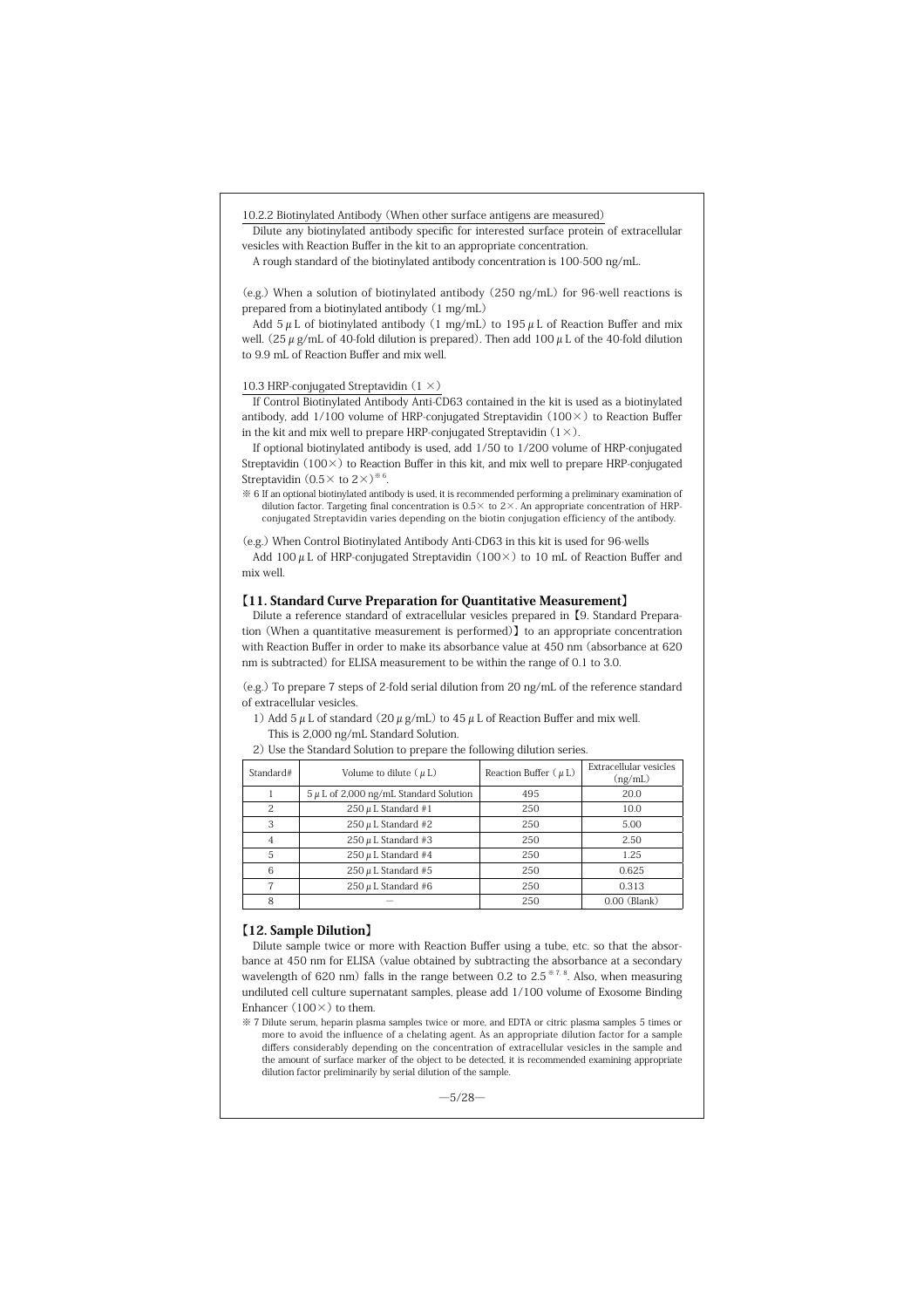※ 8 When large extracellular vesicles such as apoptotic bodies and microvesicles are unnecessary for assay, obtain the "supernatant" centrifuged at  $10,000 \times g$  for 30 minutes. Then centrifuge the "supernatant" with a centrifugal filter unit (Millipore Ultrafree - MC, GV 0.22  $\mu$  m, sterile, Catalog No.: UFC30GV0S) until required concentrate or filtrate volume is achieved and use it as a sample.

#### 【13. Assay Procedure】

- Prepare all reagents as described in 【10. Reagent Preparation】.
- 1) Wash each well of Exosome Capture 96 Well Plate 3 times with 300 to  $350 \mu$ L of Washing Buffer  $(1\times)$ <sup>\*9</sup>. Invert the plate and gently blot it against clean paper towels.
- 2) Add 100  $\mu$  L of sample dilution, standard dilution (When quantitative analysis is performed), and Reaction Buffer as a blank to each well.
- 3) Cover with a Plate Seal ※ 10. Incubate for 2 hours at room temperature (20-25℃) with shaking at about 500 rpm using a microplate shaker \*\* 11
- 4) Discard the solution and wash 3 times with 300 to 350  $\mu$  L of Washing Buffer (1×). Invert the plate and gently blot it against clean paper towels.
- 5) Add 100  $\mu$  L of biotinylated antibody to each well.
- 6) Cover with a new Plate Seal※10. Incubate for 1 hour at room temperature (20-25℃) with shaking at about 500 rpm using a microplate shaker  $*11$ .
- 7) Repeat the wash as in step 4).
- 8) Add 100  $\mu$  L of HRP-conjugated Streptavidin (1  $\times$ ) to each well.
- 9) Cover with a new Plate Seal<sup><sup>※10</sup>. Incubate for 2 hours at room temperature (20-25℃)</sup> with shaking at about 500 rpm using a microplate shaker  $*11$
- 10) Discard the solution and wash 5 times with 300 to 350  $\mu$  L of Washing Buffer (1×). Invert the plate and gently blot it against clean paper towels.
- 11) Add 100  $\mu$  L of TMB Solution warmed to room temperature to each well. Stir for about 1 minute by microplate shaker.
- 12) Cover with a new Plate Seal  $*10$ . Incubate for 30 minutes at room temperature (20-25℃).
- 13) Add 100  $\mu$  L of Stop Solution warmed to room temperature to each well.
- 14) Stir for about 5 seconds by microplate shaker. Measure immediately the absorbance at 450 nm and 620 nm as reference wavelength (600-650nm)※ 12 using a microplate reader.
- ※ 9 Deposits may be observed on surface of a plate. It does not affect quality of a product.
- ※10 When plate strips are separately used, cut a Plate Seal into a size of the strips for use.
- ※11 Incubation with shaking at about 500 rpm using a microplate shaker is recommended since standing condition may cause low detection sensitivity and large well to well variation. Overnight incubation may be applicable.
- ※12 The range of 600-650 nm can be used as reference wavelength.

#### 【14. Calculation of Results】

In the following calculation, use the calculated value at 450 nm obtained by subtracting the absorbance readings at 620 nm (600-650 nm).

#### <Qualitative measurement>

Calculate the value by subtracting the absorbance readings of blank at 450 nm from the absorbance readings of diluted sample at 450 nm, and compare it between samples.

#### <Quantitative measurement>

- 1) Calculate the value by subtracting the absorbance readings of blank at 450 nm from the absorbance readings of diluted samples at  $450$  nm<sup> $*13$ </sup>.
- 2) Calculate the value by subtracting the absorbance readings of blank at 450 nm from the absorbance readings of dilution series of the reference standard at 450 nm.
- 3) Prepare a standard curve by plotting the absorbance readings (Y-axis) against values of standard concentration (X-axis)※ 14.
- 4) Determine the unknown sample concentration from the Standard Curve ※ 15 and multiply the value by the dilution factor.
- ※ 13 When the absorbance value of the diluted sample falls outside the absorbance range of standard curve, dilute it again to the appropriate concentration and perform the measurement.
- ※ 14 Prepare a new standard curve for each assay performed.
- ※ 15 The use of a 3rd order regression curve for log-log plot or 4 or 5 parameters method for lognormal plot in computer calculation is recommended.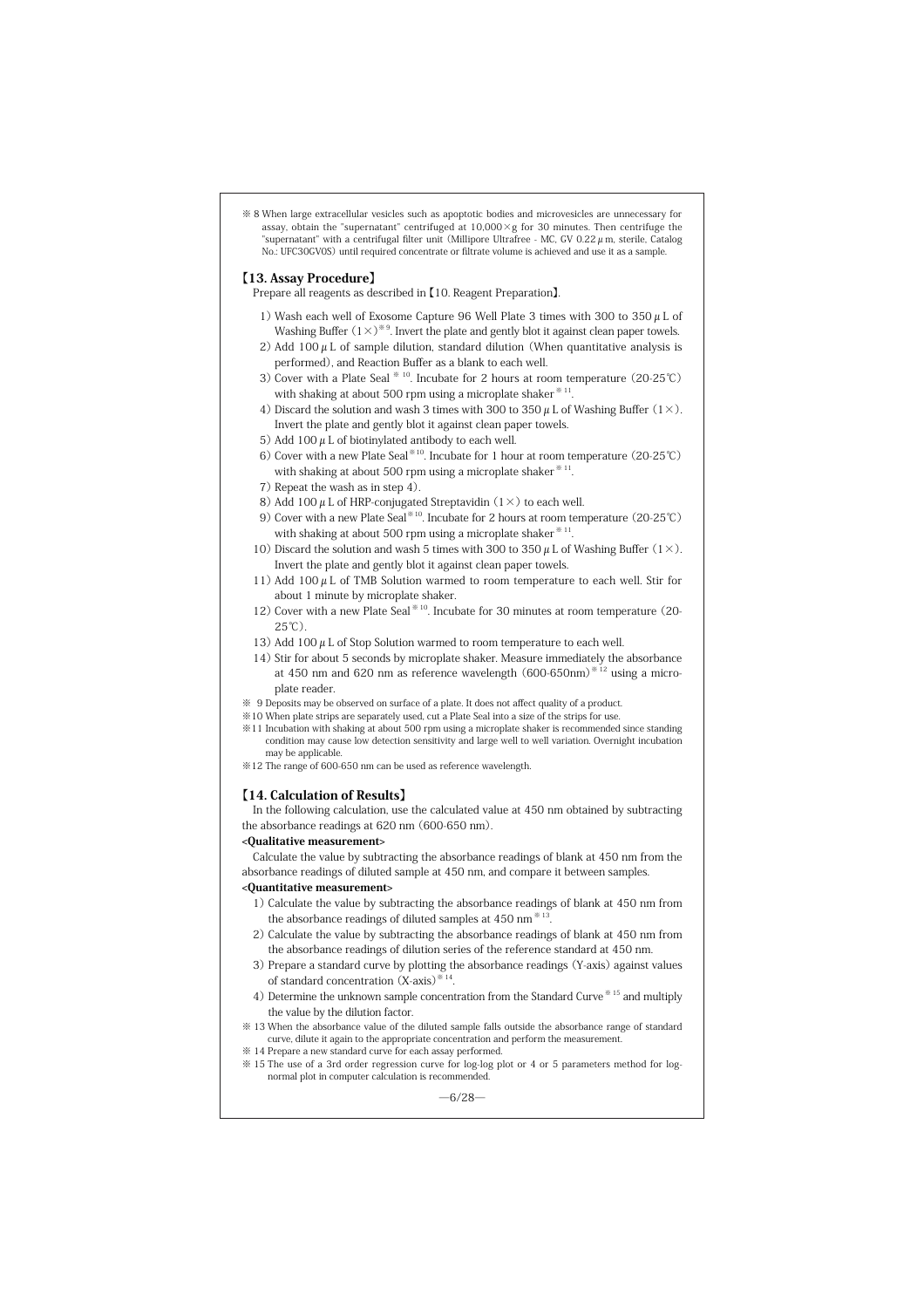#### 【15. Precautions】

- ・Wear protective gloves, clothing, eye, and face protection.
- ・ Avoid contact of skin and mucous membranes with kit reagents or specimens. If any reagents come in contact with eyes, skin, or mucous membranes, wash with copious amounts of water and contact a physician.
- ・ Handle any reagents carefully for preventing any transmissions during laboratory procedures. This kit contains reagents of animal origin.
- ・ Used samples and tips should be rinsed in 1% formalin, 2% glutaraldehyde or more than 0.1% sodium hypochlorite solution for more than 1 hour or be treated by autoclaving before disposal. Dispose of waste in accordance to applicable national, regional or local regulations.
- ・ To ensure accurate results, proper adhesion of Plate Seal during incubation steps is necessary.
- ・ ELISA can be easily affected by the laboratory environment. Follow the assay procedure and the temperature in the laboratory should be strictly maintained at 20-25℃. In addition, avoid airstream velocity over 0.4 m/sec. including wind from an air conditioner and humidity less than 30%.
- ・ Avoid cross contamination of samples or reagents by changing tips between sample, standard and reagent additions.

# 【16. Typical Data】

16.1 Precision

Qualitative Analysis of Cell Culture Supernatant and Serum Samples

16.1.1 Intra-Assay Precision (Precision within an assay) [Detected by Control Biotinylated Antibody Anti-CD63]

A standard curve was prepared using extracellular vesicles purified from cell culture supernatant of COLO201 cells. Determined the concentration of 3-step dilution samples of human serum (1 : 5 to 1 : 20) and 3-step dilution samples of cell culture supernatant of COLO201 cells  $(1:200 \text{ to } 1:800)$   $(n = 5)$  to assess intra-assay precision.

| Human serum      | Assay value (ng/mL) |      |      |      |      |      |                       |       |      |
|------------------|---------------------|------|------|------|------|------|-----------------------|-------|------|
| (Dilution ratio) |                     |      | 3    | 4    | 5    | Mean | <b>SD</b>             | CV(%) |      |
| 1:20             | 1.67                | 1.57 | 1.70 | 1.60 | 1.66 | 1.64 | $0.054$ 3.28          |       |      |
| 1:10             | 3.00                | 2.88 | 3.16 | 3.11 | 3.13 |      | $3.06$ $0.116$ $3.81$ |       | 4.36 |
| 1:5              | 5.54                | 5.95 | 6.35 | 5.48 | 5.78 |      | 5.82 0.349 5.99       |       |      |

| COLO201 cell culture supernate | Assay value $(ng/mL)$ |      |      |      |      |      |           |       |      |
|--------------------------------|-----------------------|------|------|------|------|------|-----------|-------|------|
| (Dilution ratio)               |                       |      | 3    | 4    | 5    | Mean | <b>SD</b> | CV(%) |      |
| 1:800                          | 1.59                  | 1.57 | 1.73 | 1.52 | 1.63 | 1.61 | 0.080     | 4.98  |      |
| 1:400                          | 3.34                  | 3.21 | 3.51 | 3.26 | 3.53 | 3.37 | 0.146     | 4.34  | 4.45 |
| 1:200                          | 6.37                  | 6.97 | 6.87 | 6.81 | 6.43 | 6.69 | 0.270     | 4.04  |      |

16.1.2 Inter-Assay Precision (Precision between assays) [Detected by Control Biotinylated Antibody Anti-CD63]

A standard curve was prepared using extracellular vesicles purified from cell culture supernatant of COLO201 cells. 3-step dilution samples of human serum (1 : 5 to 1 : 20) and 3-step dilution samples of cell culture supernatant of COLO201 cells (1 : 200 to 1 : 800) were tested  $(n = 2)$  in four separate assays to assess inter-assay precision.

| Human serum      | Assay value (ng/mL) |      |      |      |      |           |      |       |
|------------------|---------------------|------|------|------|------|-----------|------|-------|
| (Dilution ratio) |                     | 2    | 3    | 4    | Mean | <b>SD</b> |      | CV(%) |
| 1:20             | 1.31                | 1.33 | 1.37 | 1.27 | 1.32 | 0.044     | 3.33 |       |
| 1:10             | 2.60                | 2.55 | 2.47 | 2.60 | 2.56 | 0.062     | 2.43 | 3.21  |
| 1:5              | 5.06                | 5.11 | 5.07 | 5.48 | 5.18 | 0.200     | 3.86 |       |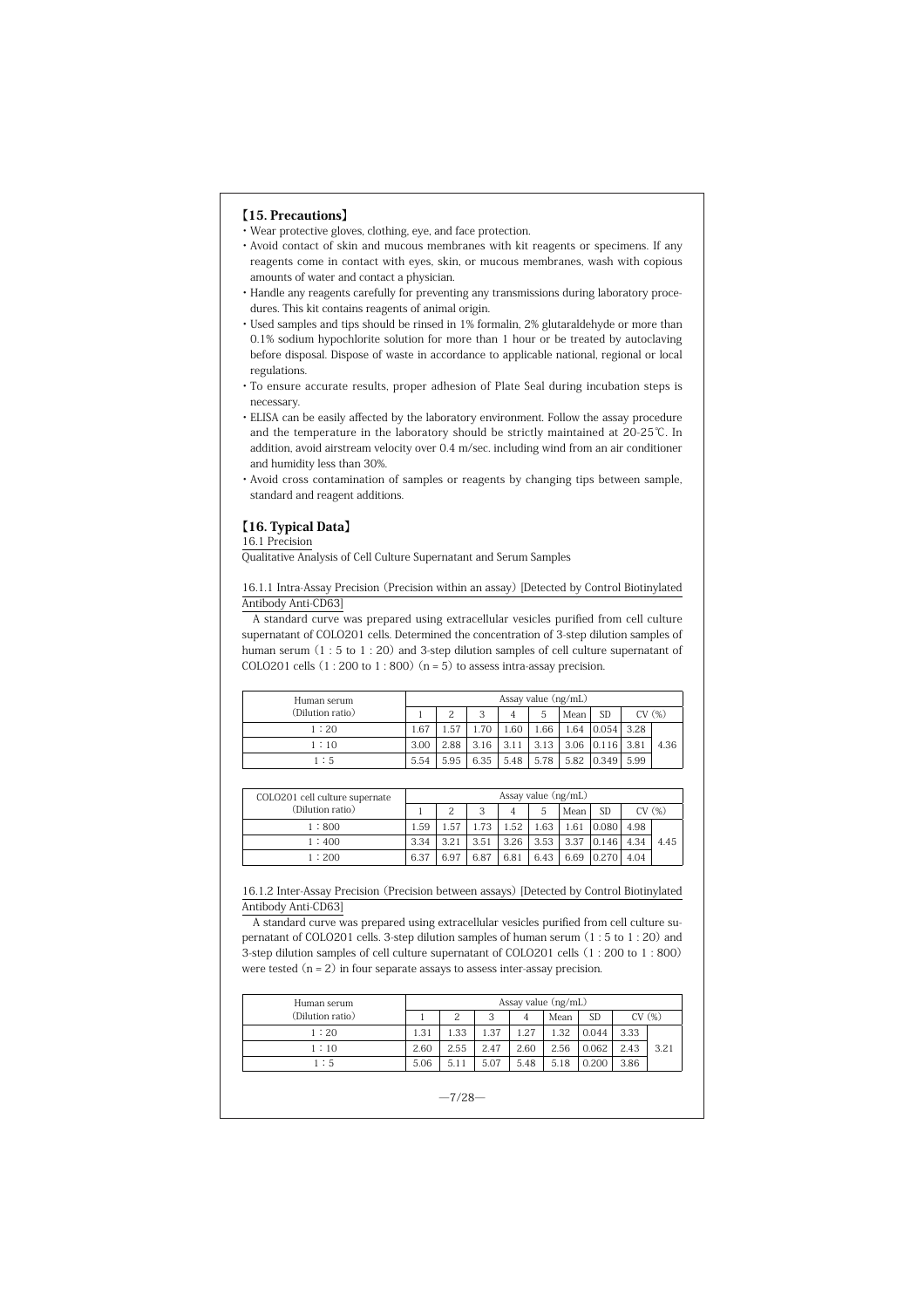| COLO201 cell culture supernate | Assay value $(ng/mL)$ |      |      |      |      |       |       |      |
|--------------------------------|-----------------------|------|------|------|------|-------|-------|------|
| (Dilution ratio)               |                       | 2    | 3    | 4    | Mean | SD    | CV(%) |      |
| 1:800                          | 1.70                  | 1.76 | 1.61 | .61  | 1.67 | 0.074 | 4.45  |      |
| 1:400                          | 3.37                  | 3.47 | 3.16 | 3.37 | 3.34 | 0.131 | 3.93  | 4.60 |
| 1:200                          | 6.89                  | 7.57 | 6.92 | 6.69 | 7.02 | 0.381 | 5.43  |      |

#### 16.2 Linearity

Dilution Linearity of Cell Culture Supernatant and Blood Samples

A standard curve was prepared using extracellular vesicles purified from cell culture supernatant of COLO201 cells. Determined the concentration of 2 types of 4-step dilution samples of human serum (1 : 2 to 1 : 16), 2 types of 4-step dilution samples of human heparin plasma (1 : 2 to 1 : 16), 2 types of 4-step dilution samples of human EDTA plasma (1 : 5 to 1 : 40) and 4-step dilution samples of cell culture supernatant of COLO201 cells (1 : 200 to 1 : 1,600) ( $n = 2$ ) to assess the linearity of the assay.

16.2.1 Dilution Linearity of Human Serum [Detected by Control Biotinylated Antibody Anti-CD63]

| Serum sample A |                            | Assay value | Expected value           | % of expected            |  |
|----------------|----------------------------|-------------|--------------------------|--------------------------|--|
| Dilution ratio | Dilution factor $(\times)$ | (ng/mL)     | (ng/mL)                  |                          |  |
| 1:16           | 0.0625                     | 1.40        | 1.38                     | 102                      |  |
| 1:8            | 0.125                      | 2.76        | 2.63                     | 105                      |  |
| 1:4            | 0.25                       | 5.27        | 5.08                     | 104                      |  |
| 1:2            | 0.5                        | 10.16       | $\overline{\phantom{a}}$ | $\overline{\phantom{a}}$ |  |

|                | Serum sample B             | Assay value | Expected value           | % of expected |  |
|----------------|----------------------------|-------------|--------------------------|---------------|--|
| Dilution ratio | Dilution factor $(\times)$ | (ng/mL)     | (ng/mL)                  |               |  |
| 1:16           | 0.0625                     | 0.57        | 0.60                     | 96            |  |
| 1:8            | 0.125                      | 1.19        | 1.10                     | 108           |  |
| 1:4            | 0.25                       | 2.21        | 2.12                     | 104           |  |
| 1:2            | 0.5                        | 4.24        | $\overline{\phantom{a}}$ |               |  |



# 16.2.2 Dilution Linearity of Human Heparin Plasma [Detected by Control Biotinylated Antibody Anti-CD63]

|                | Plasma (Heparin) sample A  | Assay value | Expected value | % of expected            |
|----------------|----------------------------|-------------|----------------|--------------------------|
| Dilution ratio | Dilution factor $(\times)$ | (ng/mL)     | (ng/mL)        |                          |
| 1:16           | 0.0625                     | 1.45        | 1.44           | 101                      |
| 1:8            | 0.125                      | 2.87        | 2.60           | 111                      |
| 1:4            | 0.25                       | 5.20        | 4.92           | 106                      |
| 1:2            | 0.5                        | 9.84        | $\sim$         | $\overline{\phantom{a}}$ |
|                |                            |             |                |                          |

 $-8/28-$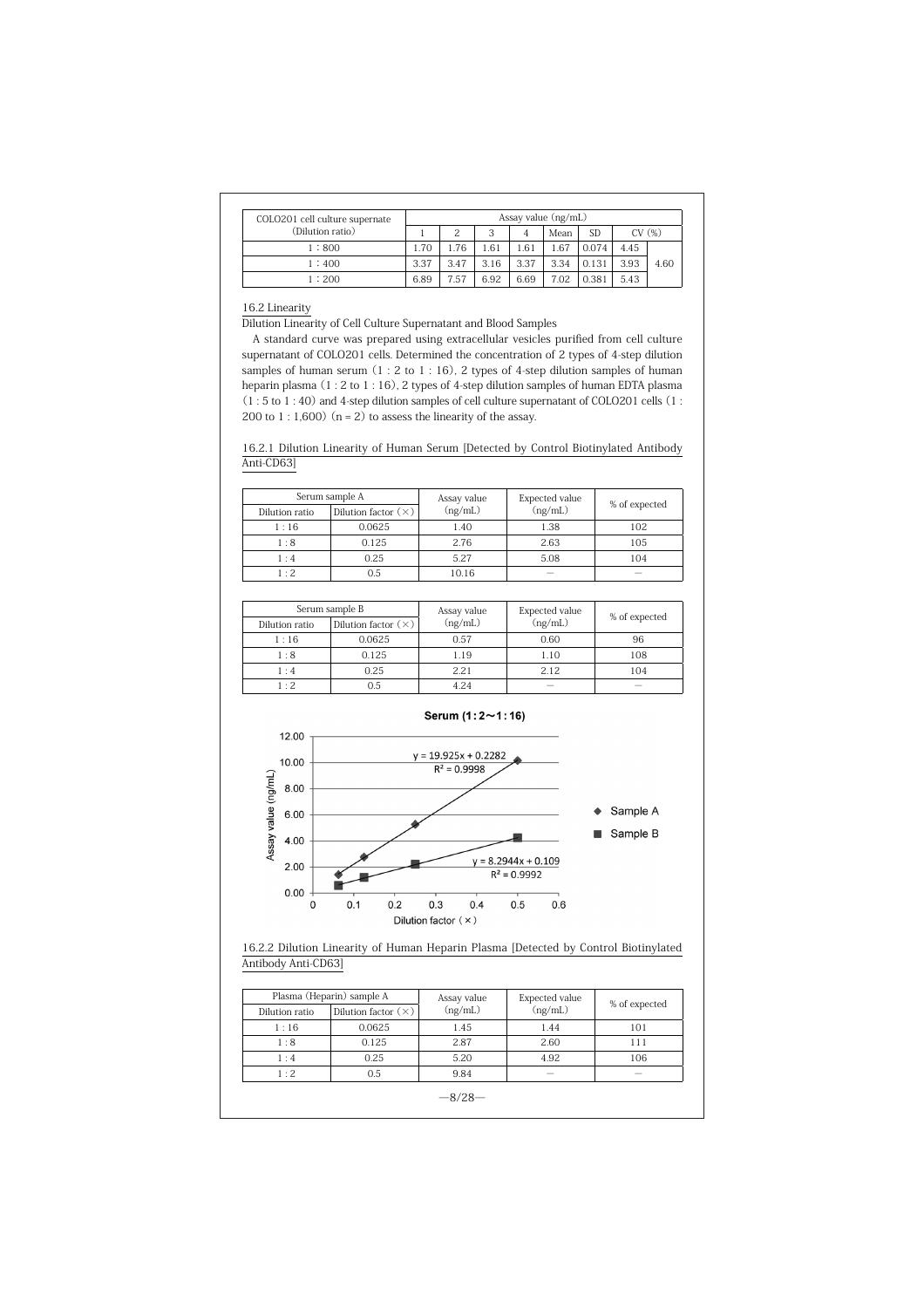| Plasma (Heparin) sample B |                            | Assay value | Expected value |               |
|---------------------------|----------------------------|-------------|----------------|---------------|
| Dilution ratio            | Dilution factor $(\times)$ | (ng/mL)     | (ng/mL)        | % of expected |
| 1:16                      | 0.0625                     | 0.57        | 0.59           | 97            |
| 1:8                       | 0.125                      | 1.17        | 1.08           | 109           |
| 1:4                       | 0.25                       | 2.15        | 1.92           | 112           |
| $1 \cdot 2$               | 0.5                        | 3.83        |                |               |





|                | Plasma (EDTA) sample A     |         | <b>Expected value</b> | % of expected |  |
|----------------|----------------------------|---------|-----------------------|---------------|--|
| Dilution ratio | Dilution factor $(\times)$ | (ng/mL) | (ng/mL)               |               |  |
| 1:40           | 0.025                      | 0.44    | 0.46                  | 96            |  |
| 1:20           | 0.05                       | 0.91    | 0.95                  | 96            |  |
| 1:10           |                            | 1.91    | 1.81                  | 105           |  |
| 1:5            |                            | 3.62    | $\sim$                |               |  |

| Plasma (EDTA) sample B |                            | Assay value | <b>Expected value</b> |               |
|------------------------|----------------------------|-------------|-----------------------|---------------|
| Dilution ratio         | Dilution factor $(\times)$ | (ng/mL)     | (ng/mL)               | % of expected |
| 1:40                   | 0.025                      | 0.18        | 0.17                  | 106           |
| 1:20                   | 0.05                       | 0.35        | 0.35                  | 99            |
| 1:10                   | 0.1                        | 0.70        | 0.69                  | 101           |
| 1:5                    | 0.2                        | 1.39        | -                     |               |

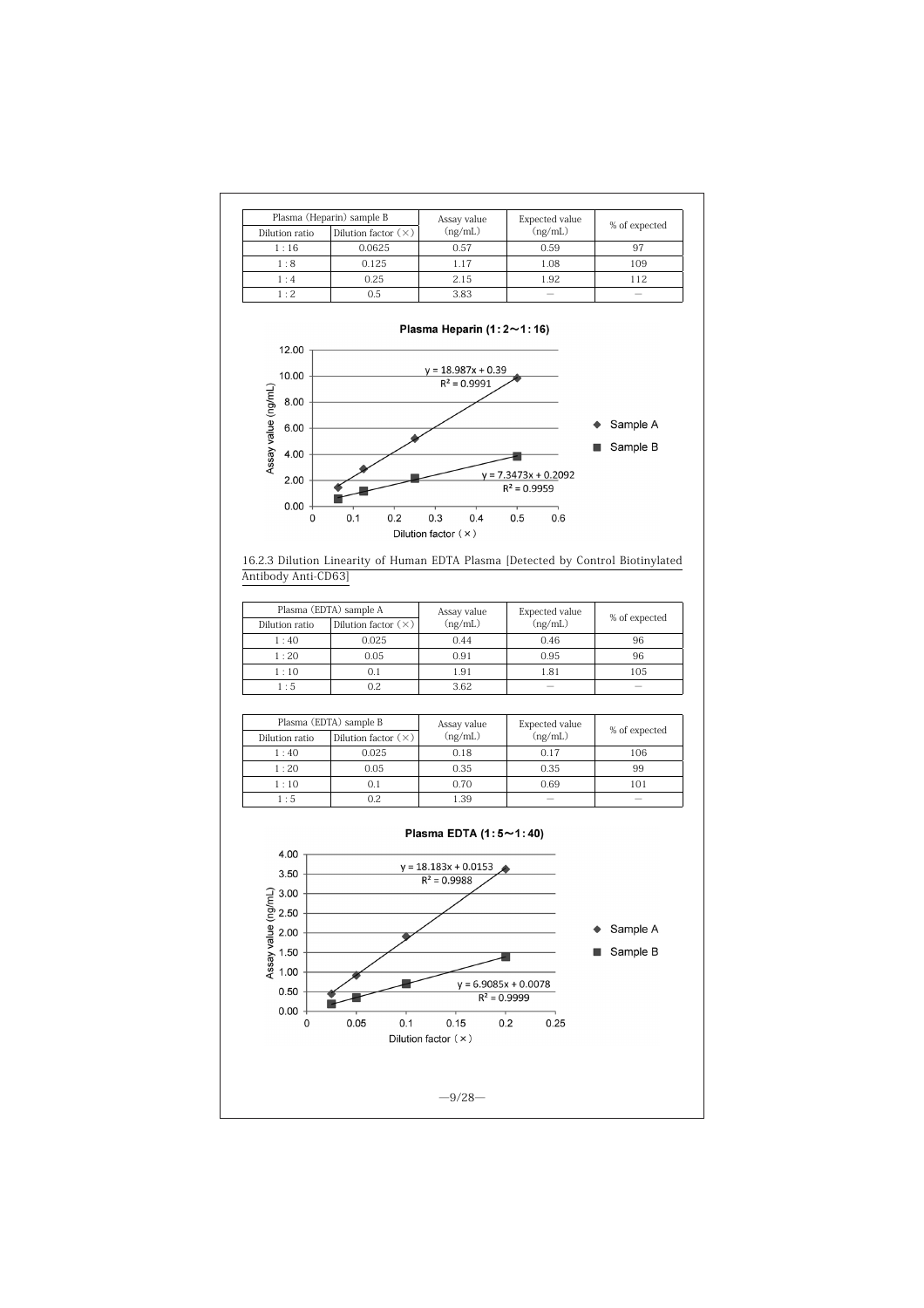| 16.2.4 Dilution Linearity of Cell Culture Supernatant of COLO201 cells [Detected by |  |
|-------------------------------------------------------------------------------------|--|
| Control Biotinylated Antibody Anti-CD63]                                            |  |

|                | COLO201 cell culture supernate | Assay value | Expected value |                          |
|----------------|--------------------------------|-------------|----------------|--------------------------|
| Dilution ratio | Dilution factor $(\times)$     | (ng/mL)     | (ng/mL)        | % of expected            |
| 1:1600         | 0.00625                        | 0.82        | 0.81           | 102                      |
| 1:800          | 0.0125                         | 1.61        | 1.69           | 96                       |
| 1:400          | 0.025                          | 3.37        | 3.35           | 101                      |
| 1:200          | 0.05                           | 6.69        | -              | $\overline{\phantom{a}}$ |



#### 16.3 Recovery

Spike and Recovery Assay with Cell Culture Supernatant and Blood Samples

16.3.1 Spike and Recovery on Diluted Human Serum Samples (1 : 5) [Detected by Control Biotinylated Antibody Anti-CD63]

Three concentrations of extracellular vesicles purified from cell culture supernatant of COLO201 cells spiked to diluted human serum (1 : 5) and the concentrations of extracellular vesicles were measured to assess the recovery rate.

| Spiked value | Assay value | Recovery value | Recovery rate            |             |
|--------------|-------------|----------------|--------------------------|-------------|
| (ng/mL)      | (ng/mL)     | (ng/mL)        | (%)                      | Mean $(\%)$ |
| 0.00         | 4.51        |                | $\overline{\phantom{a}}$ |             |
| 1.29         | 5.81        | 1.29           | 101                      |             |
| 2.34         | 6.85        | 2.33           | 100                      | 101         |
| 4.60         | 9.27        | 4.75           | 103                      |             |

16.3.2 Spike and Recovery on Diluted Human Serum Samples (1 : 2 to 1 : 8) [Detected by Biotinylated Antibody Anti-EpCAM]

Three concentrations of extracellular vesicles purified from cell culture supernatant of COLO201 cells spiked to diluted human serum (1 : 2 to 1 : 8) and the concentrations of extracellular vesicles were measured to assess the recovery rate.

#### 〈Human Serum (1 : 8)〉

| Spiked value | Assay value<br>Recovery value | Recovery rate     |        |                          |
|--------------|-------------------------------|-------------------|--------|--------------------------|
| (ng/mL)      | (ng/mL)                       | (ng/mL)           | $(\%)$ | Mean $(\%)$              |
| 0.00         | 0.01                          | $\hspace{0.05cm}$ |        | $\overline{\phantom{a}}$ |
| 1.09         | 1.15                          | 1.14              | 105    |                          |
| 2.25         | 2.19                          | 2.18              | 97     | 99                       |
| 4.59         | 4.43                          | 4.42              | 96     |                          |

 $-10/28-$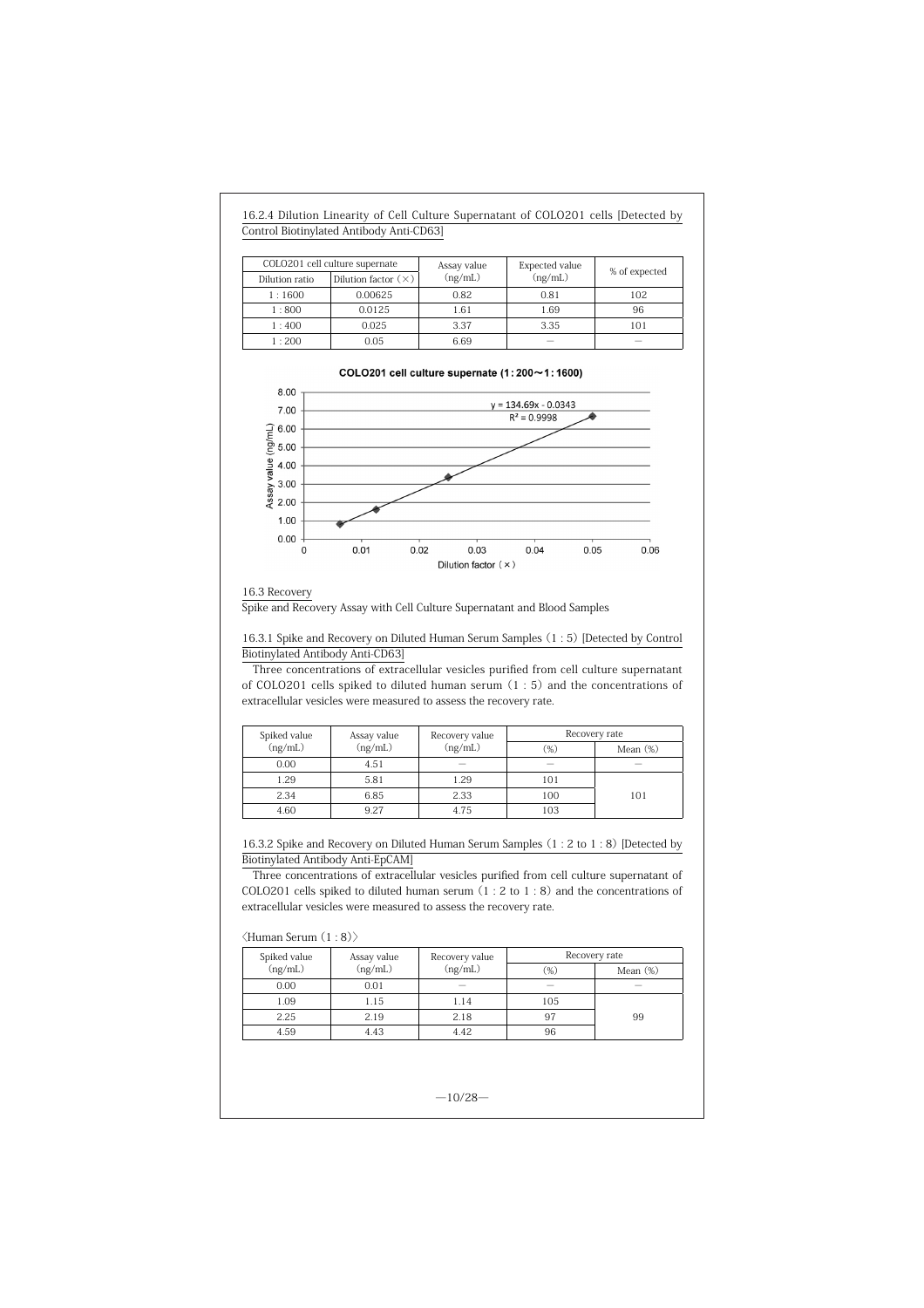## 〈Human Serum (1 : 4)〉

| Spiked value | Assay value | Recovery value           | Recovery rate |             |
|--------------|-------------|--------------------------|---------------|-------------|
| (ng/mL)      | (ng/mL)     | (ng/mL)                  | $(\%)$        | Mean $(\%)$ |
| 0.00         | 0.18        | $\overline{\phantom{a}}$ |               | -           |
| 1.09         | 1.27        | 1.10                     | 101           |             |
| 2.25         | 2.26        | 2.08                     | 93            | 95          |
| 4.59         | 4.40        | 4.22                     | 92            |             |

## 〈Human Serum (1 : 2)〉

| Spiked value | Assay value | Recovery value |        | Recovery rate            |
|--------------|-------------|----------------|--------|--------------------------|
| (ng/mL)      | (ng/mL)     | (ng/mL)        | $(\%)$ | Mean $(\%)$              |
| 0.00         | 0.38        | -              |        | $\overline{\phantom{a}}$ |
| 1.09         | 1.42        | 1.04           | 95     |                          |
| 2.25         | 2.38        | 2.00           | 89     | 91                       |
| 4.59         | 4.43        | 4.05           | 88     |                          |

16.3.3 Spike and Recovery on Diluted Human Heparin Plasma Samples (1 : 5) [Detected by Control Biotinylated Antibody Anti-CD63]

Three concentrations of extracellular vesicles purified from cell culture supernatant of COLO201 cells spiked to diluted human heparin plasma (1 : 5) and the concentrations of extracellular vesicles were measured to assess the recovery rate.

| Spiked value | Assay value | Recovery value | Recovery rate |             |
|--------------|-------------|----------------|---------------|-------------|
| (ng/mL)      | (ng/mL)     | (ng/mL)        | $(\%)$        | Mean $(\%)$ |
| 0.00         | 2.54        |                |               |             |
| 1.29         | 3.62        | 1.08           | 84            |             |
| 2.34         | 4.61        | 2.07           | 88            | 89          |
| 4.60         | 6.85        | 4.31           | 94            |             |

# 16.3.4 Spike and Recovery on Diluted Human Heparin Plasma Samples (1 : 2 to 1 : 8) [Detected by Biotinylated Antibody Anti-EpCAM]

Three concentrations of extracellular vesicles purified from cell culture supernatant of COLO201 cells spiked to diluted human heparin plasma (1 : 2 to 1 : 8) and the concentrations of extracellular vesicles were measured to assess the recovery rate.

#### 〈Human Heparin Plasma (1 : 8)〉

| Spiked value | Assay value | Recovery value           | Recovery rate            |                          |
|--------------|-------------|--------------------------|--------------------------|--------------------------|
| (ng/mL)      | (ng/mL)     | (ng/mL)                  | $(\%)$                   | Mean $(\%)$              |
| 0.00         | 0.25        | $\overline{\phantom{a}}$ | $\overline{\phantom{a}}$ | $\overline{\phantom{a}}$ |
| 1.09         | 1.33        | 1.08                     | 99                       |                          |
| 2.25         | 2.40        | 2.16                     | 96                       | 96                       |
| 4.59         | 4.54        | 4.29                     | 93                       |                          |

# 〈Human Heparin Plasma (1 : 4)〉

| Spiked value | Assay value | Recovery value | Recovery rate |             |
|--------------|-------------|----------------|---------------|-------------|
| (ng/mL)      | (ng/mL)     | (ng/mL)        | $(\%)$        | Mean $(\%)$ |
| 0.00         | 0.34        | $\sim$         |               |             |
| 1.09         | 1.42        | 1.08           | 100           |             |
| 2.25         | 2.42        | 2.09           | 93            | 94          |
| 4.59         | 4.48        | 4.15           | 90            |             |

 $-11/28-$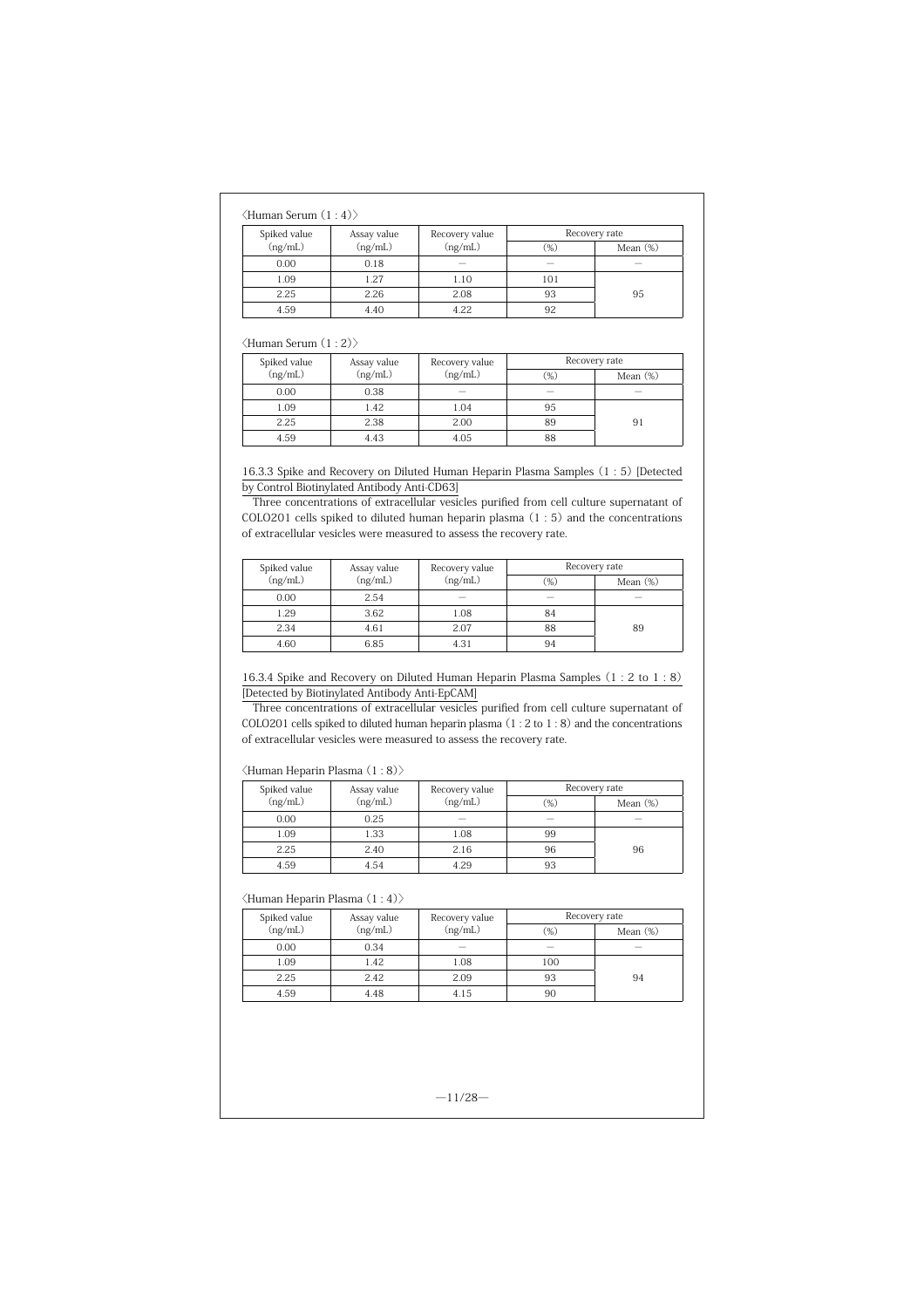## 〈Human Heparin Plasma (1 : 2)〉

| Spiked value | Assay value | Recovery rate<br>Recovery value |        |                          |
|--------------|-------------|---------------------------------|--------|--------------------------|
| (ng/mL)      | (ng/mL)     | (ng/mL)                         | $(\%)$ | Mean $(\%)$              |
| 0.00         | 0.43        | $\overline{\phantom{a}}$        | $\sim$ | $\overline{\phantom{a}}$ |
| 1.09         | 1.52        | 1.09                            | 100    |                          |
| 2.25         | 2.57        | 2.13                            | 95     | 96                       |
| 4.59         | 4.72        | 4.29                            | 93     |                          |

16.3.5 Spike and Recovery on Diluted Human EDTA Plasma Samples (1 : 5) [Detected by Control Biotinylated Antibody Anti-CD63]

Three concentrations of extracellular vesicles purified from cell culture supernatant of COLO201 cells spiked to diluted human EDTA plasma (1 : 5) and the concentrations of extracellular vesicles were measured to assess the recovery rate.

| Spiked value | Assay value | Recovery value | Recovery rate            |             |
|--------------|-------------|----------------|--------------------------|-------------|
| (ng/mL)      | (ng/mL)     | (ng/mL)        | $(\%)$                   | Mean $(\%)$ |
| 0.00         | 2.59        |                | $\overline{\phantom{a}}$ |             |
| 1.29         | 3.94        | 1.36           | 106                      |             |
| 2.34         | 4.77        | 2.18           | 93                       | 99          |
| 4.60         | 7.13        | 4.55           | 99                       |             |

16.3.6 Spike and Recovery on Diluted Human EDTA Plasma Samples (1 : 2 to 1 : 8) [Detected by Biotinylated Antibody Anti-EpCAM]

Three concentrations of extracellular vesicles purified from cell culture supernatant of COLO201 cells spiked to diluted human EDTA plasma (1 : 2 to 1 : 8) and the concentrations of extracellular vesicles were measured to assess the recovery rate.

# 〈Human EDTA Plasma (1 : 8)〉

| Spiked value<br>Assay value |         | Recovery value | Recovery rate |             |  |  |
|-----------------------------|---------|----------------|---------------|-------------|--|--|
| (ng/mL)                     | (ng/mL) | (ng/mL)        | $(\%)$        | Mean $(\%)$ |  |  |
| 0.00                        | 0.33    |                |               |             |  |  |
| 1.09                        | 1.56    | 1.23           | 113           |             |  |  |
| 2.25                        | 2.65    | 2.32           | 103           | 107         |  |  |
| 4.59                        | 5.13    | 4.79           | 104           |             |  |  |

#### 〈Human EDTA Plasma (1 : 4)〉

| Spiked value | Assay value<br>Recovery value |         | Recovery rate            |             |  |  |
|--------------|-------------------------------|---------|--------------------------|-------------|--|--|
| (ng/mL)      | (ng/mL)                       | (ng/mL) | $(\%)$                   | Mean $(\%)$ |  |  |
| 0.00         | 0.92                          |         | $\overline{\phantom{a}}$ |             |  |  |
| 1.09         | 2.09                          | 1.17    | 108                      |             |  |  |
| 2.25         | 3.18                          | 2.26    | 100                      | 103         |  |  |
| 4.59         | 5.60                          | 4.68    | 102                      |             |  |  |

#### 〈Human EDTA Plasma (1 : 2)〉

| Spiked value | Assay value | Recovery value | Recovery rate |             |  |  |
|--------------|-------------|----------------|---------------|-------------|--|--|
| (ng/mL)      | (ng/mL)     | (ng/mL)        | $(\%)$        | Mean $(\%)$ |  |  |
| 0.00         | 1.86        |                |               |             |  |  |
| 1.09         | 2.95        | 1.08           | 100           |             |  |  |
| 2.25         | 3.90        | 2.04           | 91            | 94          |  |  |
| 4.59         | 6.01        | 4.15           | 90            |             |  |  |

 $-12/28-$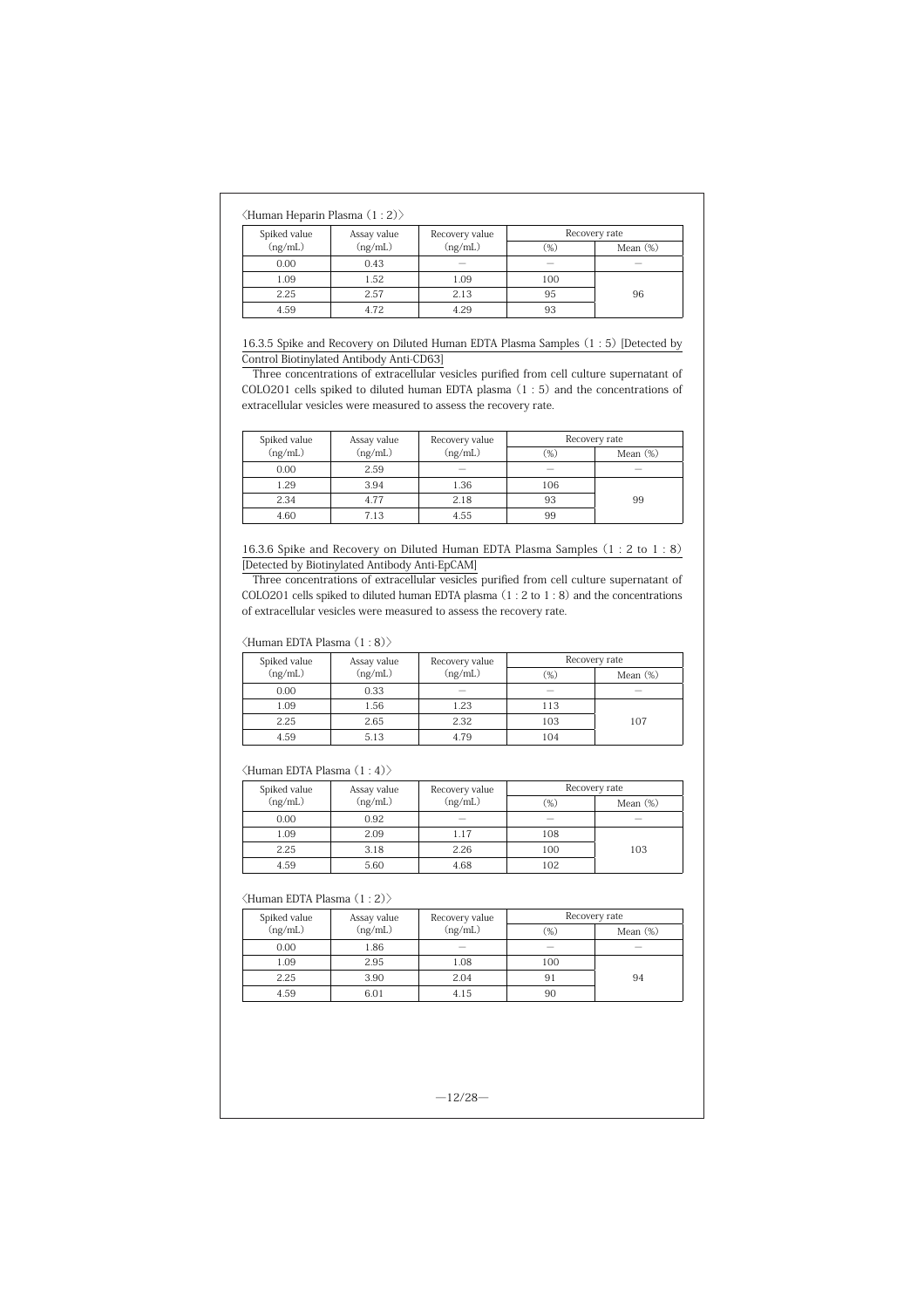16.3.7 Spike and Recovery on Diluted Cell Culture Supernatant of COLO201 (1 : 800) [Detected by Control Biotinylated Antibody Anti-CD63]

Three concentrations of extracellular vesicles purified from cell culture supernatant of COLO201 cells spiked to diluted cell culture supernatant of COLO201 (1 : 800) and the concentrations of extracellular vesicles were measured to assess the recovery rate.

| Spiked value | Assay value | Recovery value | Recovery rate |             |  |  |  |
|--------------|-------------|----------------|---------------|-------------|--|--|--|
| (ng/mL)      | (ng/mL)     | (ng/mL)        | $(\%)$        | Mean $(\%)$ |  |  |  |
| 0.00         | 1.77        |                | $\sim$        |             |  |  |  |
| 1.24         | 3.24        | 1.47           | 119           |             |  |  |  |
| 2.66         | 4.18        | 2.41           | 91            | 102         |  |  |  |
| 5.24         | 6.91        | 5.14           | 98            |             |  |  |  |

16.3.8 Spike and Recovery on Diluted Cell Culture Supernatant of COLO201 (1 : 800) [Detected by Biotinylated Antibody Anti-EpCAM]

Three concentrations of extracellular vesicles purified from cell culture supernatant of COLO201 cells spiked to diluted cell culture supernatant of COLO201 (1 : 800) and the concentrations of extracellular vesicles were measured to assess the recovery rate.

| Spiked value | Assay value<br>Recovery value |                          |        | Recovery rate            |  |
|--------------|-------------------------------|--------------------------|--------|--------------------------|--|
| (ng/mL)      | (ng/mL)                       | (ng/mL)                  | $(\%)$ | Mean $(\%)$              |  |
| 0.00         | 1.93                          | $\overline{\phantom{a}}$ | $\sim$ | $\overline{\phantom{a}}$ |  |
| 1.20         | 3.3                           | 1.37                     | 114    |                          |  |
| 2.31         | 4.48                          | 2.55                     | 110    | 109                      |  |
| 4.60         | 6.67                          | 4.74                     | 103    |                          |  |

# 【17. Related Products】

| Code No.  | Description                                              | <b>Size</b>           |
|-----------|----------------------------------------------------------|-----------------------|
| 299-77603 | MagCapture <sup>™</sup> Exosome Isolation Kit PS         | 2 purifications       |
| 293-77601 |                                                          | 10 purifications      |
| 297-79201 | PS Capture™ Exosome ELISA Kit (Anti Mouse IgG POD)       | 96 reactions          |
| 297-79701 | PS Capture™ Exosome Flow Cytometry Kit                   | 300 reactions         |
| 290-80301 | PS Capture™ Exosome Isolation Resin Kit                  | 1 Kit (0.5 mL Slurry) |
| 016-27061 | Anti CD63, Monoclonal Antibody (3-13)                    | $20 \mu L$            |
| 012-27063 |                                                          | $100 \mu L$           |
| 018-27641 | Anti CD63, Monoclonal Antibody (3-13),                   | 25 tests              |
| 014-27643 | Fluorescein Conjugated                                   | 100 tests             |
| 013-27711 | Anti CD63, Monoclonal Antibody (3-13), Biotin Conjugated | $20 \mu L$            |
| 019-27713 |                                                          | $100 \mu L$           |
| 011-27751 | Anti CD63, Monoclonal Antibody (3-13),                   | 25 tests              |
| 017-27753 | Red Fluorochrome (635) Conjugated                        | 100 tests             |
| 018-27761 | Anti CD9, Monoclonal Antibody (1K)                       | $20 \mu L$            |
| 014-27763 |                                                          | $100 \mu L$           |
| 015-27771 | Anti CD81, Monoclonal Antibody (17B1)                    | $20 \mu L$            |
| 011-27773 |                                                          | $100 \mu L$           |
| 058-09261 | EV-Save™ Extracellular Vesicle Blocking Reagent          | $1 \text{ mL}$        |

# 【18. References】

1) W. Nakai, et al., Sci. Rep., **6**, 33935 (2016).

2) A. Kraft, W81 Award. (2017).

3) S. Osawa, et al., Biochem. Biophys. Res. Commun., 488, 232-238 (2017).

- 4) S. Nagashima, et al., J. Virol., 91 (22), e00822-17 (2017).
- 5) T. Yoshida, et al., Curr. Protoc. Cell Biol., 77 (1), 3.45.1-3.45.18 (2017).

6) S. Saito, et al., Sci. Rep., 8, 3997 (2018).

7) H. Kobayashi, et al., Nagoya J. Med. Sci., **80** (2), 141-153 (2018).

 $-13/28-$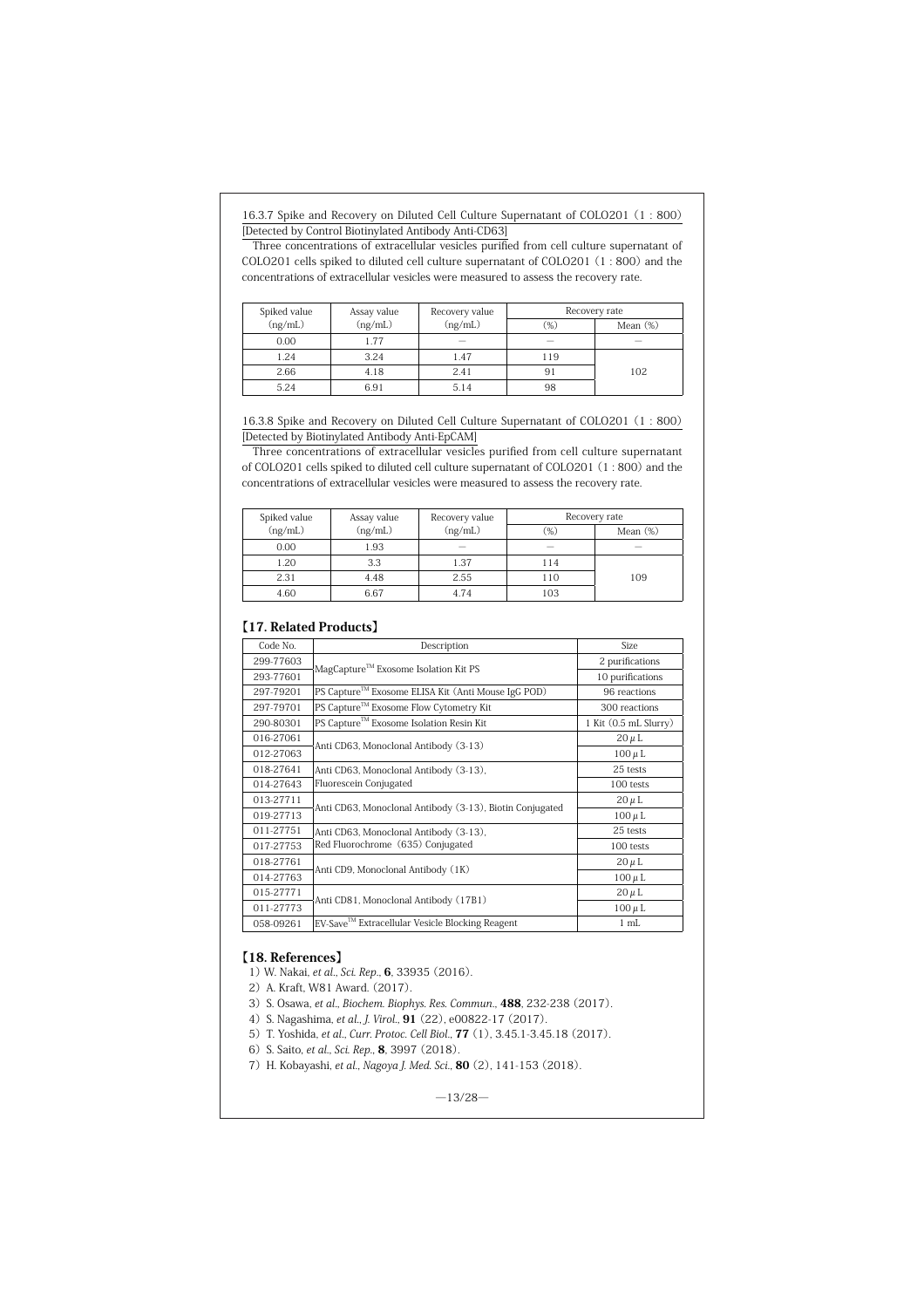- 8) Y. Obata, et al., JCI Insight, 3 (8), e99680 (2018).
- 9)R.C. Middleton, et al., J. Extracell. Vesicles, 7 (1), 1456888 (2018).
- 10) H. Kawahara, and R. Hanayama, Biol. Pharm. Bull., 41, 1119-1125 (2018).
- 11) M. Santiana, et al., Cell Host & Microbe, 24, 208-220 (2018).
- 12) T. Antes, et al., J. Nanobiotechnol., **16**, 61 (2018).
- 13) H. Kimura, et al., Clinical Cancer Research, **25** (6), 1936-1947 (2019).
- 14) G. Gorji-Bahri, et al., Current Gene Therapy, 18, 336-350 (2018).
- 15) H. Xu, et al., Anal. Chem., 90 (22), 13451-13458 (2018).
- 16) H. Kuroda, et al., Mol Pharm., 16, 292-304 (2019).
- 17) J. Juan, et al., Stem. Cell Res. Ther., **10** (1), 95 (2019).
- 18) L. Zhi, et al., Cell Death Discovery, 5, 79 (2019).
- 19) G.K. Patel et al., Sci Rep., 9 (1), 5335 (2019).
- 20) Y.L. Tai et al., J. Biomed. Sci. **26** (1), 35 (2019).
- 21) Y. Sugihara et al., PLoS One., 14 (5), e0217394 (2019).

# **FUJIFILM Wako Pure Chemical Corporation**

1.2. Doshomachi 3-Chome, Chuo-Ku, Osaka 540-8605, Japan<br>Telephone : +81-6-6203-3741<br>http://www.weko-chem.co.jp<br>http://www.weko-chem.co.jp

# FUJIFILM Wako Chemicals U.S.A. Corporation FUJIFILM Wako Chemicals Europe GmbH

**POJIPILNI WAKO CHEMICAIS**<br>1600 Bellwood Road<br>Richmond, VA 23237<br>U.S.A.<br>Telephone : +1-804-271-7677<br>Facsimile : +1-804-271-7791<br>http://www.wakousa.com

**PUJIPILIM WAKO CREMICAIS**<br>Fuggerstrasse 12<br>D-41468 Neuss<br>Telephone : +49-2131-311-0<br>Telephone : +49-2131-311100<br>http://www.wako-chemicals.de

 $-14/28-$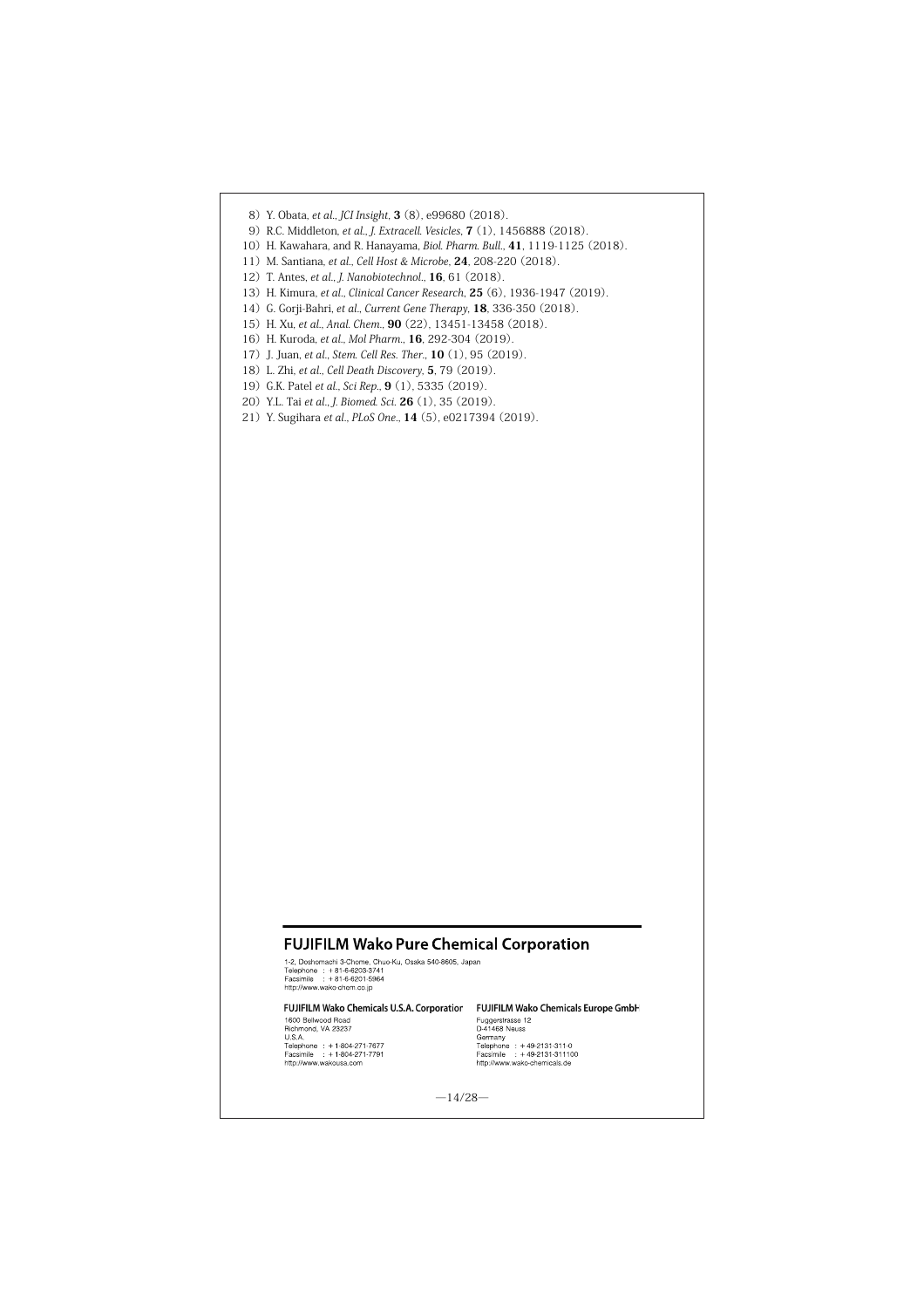Code No. 298-80601 (96 回用)

# 遺伝子研究用 PS Capture<sup>™</sup> Exosome ELISA Kit (Streptavidin HRP)

#### 【1. はじめに】

エクソソームに代表される細胞外小胞は、表面または内部にタンパク質、mRNA、 microRNA、DNA などを含み、細胞から分泌された後、血液、尿、唾液、髄液、母乳など の体液中で安定的に存在していることから、細胞間コミュニケーションのメッセンジャー や疾患のバイオマーカーとして注目を集めています。

本キットは、細胞培養上清や体液検体中の細胞外小胞の定性解析および定量解析に利用 できる酵素免疫測定試薬です。細胞外小胞表面のホスファチジルセリン(PS)と特異的に 結合するタンパク質を固相化したプレートに細胞外小胞を反応させて固定化した後、任意 の細胞外小胞表面マーカータンパク質に対するビオチン標識抗体を一次検出に、キット付 属の HRP 標識ストレプトアビジンを二次検出に用いることで、任意のマーカータンパク 質を表面に有する細胞外小胞を高感度に検出することができます。PS CaptureTM Exosome ELISA Kit (Anti mouse IgG POD) (Code No. 297-79201) は一次検出にマウスモノクロー ナル抗体しか用いることができませんでしたが、本キットは様々な動物種の抗体をビオチ ン標識することで一次検出に用いることができます。また、本キットは二次検出に HRP 標識ストレプトアビジンを採用しているため、血液成分への非特異結合が低く、PS Capture™ Exosome ELISA Kit (Anti mouse IgG POD)では困難であった血液サンプル中の 細胞外小胞を高感度に検出することができます。なお、キットにはコントロール検出抗体 としてビオチン標識抗ヒト CD63 マウスモノクローナル抗体が含まれており、これを用い ることでヒト CD63 陽性細胞外小胞を検出することができます。

本キットを用いることで、細胞培養上清および体液検体から MagCapture™ Exosome Isolation Kit PS (Code No. 293-77601) または PS Capture™ Exosome Isolation Resin Kit (Code No. 290-80301)を用いて精製した細胞外小胞の表面マーカータンパク質を、ウェ スタンブロットよりも50~1,000倍程度高い感度で簡便に検出することができます。また、 任意の表面マーカータンパク質を有する精製細胞外小胞を標準品に用いることで、細胞培 養上清および体液検体中の細胞外小胞を相対定量することができます。

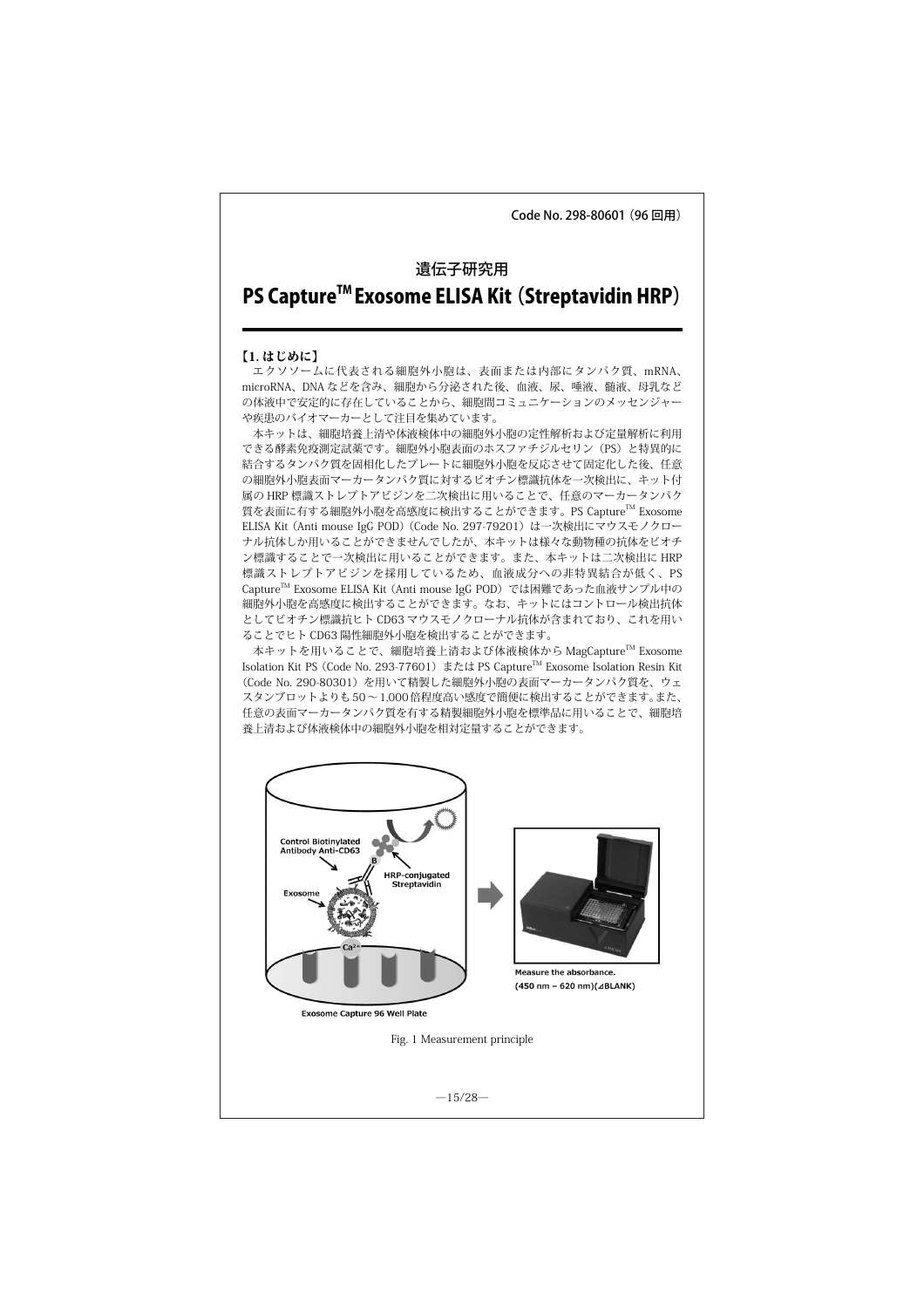#### 【2. 測定方法の概要】

キット添付の Reaction Buffer で希釈した細胞培養上清、体液または精製細胞外小胞サ ンプルを、Exosome Capture 96 Well Plate (PS 結合タンパク質固相化マイクロプレート) ウエルに加え、ウエル中で撹拌しながら室温で 2 時間インキュベートします。洗浄後、検 出用一次反応液として任意の細胞外小胞表面マーカータンパク質に対するビオチン標識 抗体、またはキット付属の Control Biotinylated Antibody Anti-CD63 反応液を加え、撹 拌しながら室温で 1 時間インキュベートします。洗浄後、検出用二次反応液として HRPconjugated Streptavidin を加え、撹拌しながら室温で 2 時間インキュベートします。再び 洗浄した後、TMB Solution (発色試薬)と室温で 30 分間反応させ、Stop Solution を加え た後、450 nm (副波長: 620 nm) の吸光度を測定します。測定後、各検体の測定値を比 較してください。

本キットを定量測定に使用する場合は、MagCaptureTM Exosome Isolation Kit PS (Code No. 293-77601) または PS Capture™ Exosome Isolation Resin Kit (Code No. 290-80301) を用いて精製した細胞外小胞(事前に任意の表面マーカーを有することの確認、および、 タンパク質濃度または粒子数を測定してください。)を標準品に用いて、その標準品希釈系 列濃度に対して吸光度をプロットすることで標準曲線を作成し、この標準曲線から検体中 の濃度を決定します。

#### 【3. 用途】

(1) 細胞培養上清および体液検体から精製した細胞外小胞の定性解析

任意の細胞外小胞表面マーカータンパク質に対するビオチン標識抗体を一次検出に用い ることで、細胞培養上清や体液検体中の細胞外小胞や、検体から MagCapture™ Exosome Isolation Kit PS (Code No. 293-77601)または PS CaptureTM Exosome Isolation Resin Kit (Code No. 290-80301)を用いて精製した細胞外小胞の表面マーカータンパク質の定性解 析を高感度に行うことができます。

(2) 細胞培養上清および体液検体中の細胞外小胞の定量解析

任意の表面マーカータンパク質を有する精製細胞外小胞を標準品に用い、標準曲線を作 成することで、細胞培養上清および体液検体中の任意の表面マーカータンパク質を有する 細胞外小胞を相対定量することができます。

※ キットのコントロールビオチン標識抗体である Control Biotinylated Antibody Anti-CD63 はヒト CD63 を検出しますが、マウス、ラット、ウシ CD63 は検出しません。ヒト CD63 以外の表面マーカータンパク質を検出したい場合は、適切なビオチン標識抗体を ご使用ください。

### 【4. 構成品】

| 構成品                                                          | 状態     | 容<br>量                          |
|--------------------------------------------------------------|--------|---------------------------------|
| (A) Exosome Capture 96 Well Plate                            | 洗浄後使用  | 8 well $\times$ 12 strips / 1 枚 |
| (B) Plate Seal                                               |        | 4枚                              |
| (C) Reaction Buffer                                          | そのまま使用 | 80 mL $\times$ 1 $\#$           |
| (D) Washing Buffer $(10\times)$                              | 調製後使用  | 100 mL $\times$ 1 $\#$          |
| (E) Exosome Binding Enhancer $(100 \times)$                  | 調製後使用  | 10 mL $\times$ 1 $\#$           |
| (F) Control Biotinylated Antibody Anti-CD63<br>$(100\times)$ | 調製後使用  | $120 \mu L \times 1$ $\#$       |
| (G) HRP-conjugated Streptavidin $(100 \times)$               | 調製後使用  | $240 \mu L \times 1$ $\#$       |
| (H) TMB Solution                                             | そのまま使用 | 12 mL $\times$ 1 $\#$           |
| (I) Stop Solution                                            | そのまま使用 | 12 mL $\times$ 1 $\#$           |
| (J) 取扱説明書                                                    |        | 1部                              |

# 【5. キットの保存と使用期限】

キットは 2 ~ 10℃で保存してください(凍結厳禁)。この保存条件下でキットは有効期 限まで安定です(有効期限はラベルに記載)。有効期限を過ぎた試薬は使用しないでくださ い。開封した各試薬は、保管状態により影響を受ける可能性がありますので早めのご使用 を推奨します。

 $-16/28-$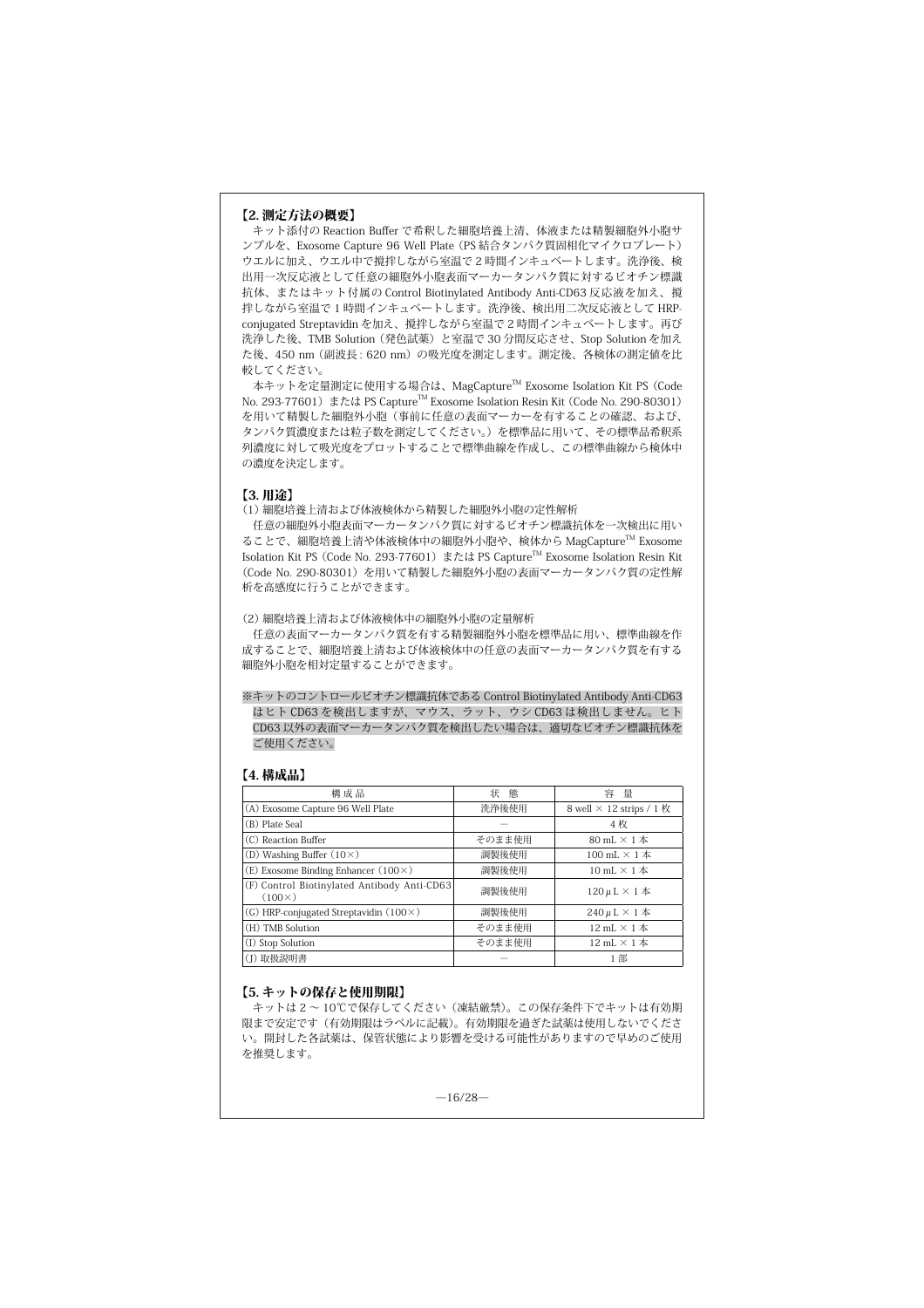```
【6. キットを分割使用する場合の各構成試薬の保存方法】
(A) Exosome Capture 96 Well Plate
 プレートストリップを分割して使用する場合、残りの未使用のストリップはジップシー
ルパックに戻し、そのまま 2 ~ 10℃で保存してください。有効期限内は安定です。
(C) Reaction Buffer
 冷蔵庫から取り出してすぐに必要量の溶液を分注した後、残りの溶液は容器の蓋をしっ
かりと閉め、2 ~ 10℃で保存してください。有効期限内は安定です。
(D) Washing Buffer (10×)
 室温に戻して必要量の溶液を分注した後、残りの溶液は容器の蓋をしっかりと閉め、2
~ 10℃で保存してください。有効期限内は安定です。
(E) Exosome Binding Enhancer (100×)
 室温に戻して必要量の溶液を分注した後、残りの溶液は容器の蓋をしっかりと閉め、2
~ 10℃で保存してください。有効期限内は安定です。
(F) Control Biotinylated Antibody Anti-CD63 (100×)
 冷蔵庫から取り出してすぐに必要量の溶液を分注した後、残りの溶液は容器の蓋をしっか
りと閉め、2 ~ 10℃で保存してください。有効期限内は安定です。
(G) HRP-conjugated Streptavidin (100×)
 冷蔵庫から取り出してすぐに必要量の溶液を分注した後、残りの溶液は容器の蓋をしっ
かりと閉め、2 ~ 10℃で保存してください。有効期限内は安定です。
(H) TMB Solution
 冷蔵庫から取り出してすぐに必要量の溶液を分注した後、残りの溶液は容器の蓋をしっ
かりと閉め、2 ~ 10℃で保存してください。有効期限内は安定です。
(I) Stop Solution
 冷蔵庫から取り出してすぐに必要量の溶液を分注した後、残りの溶液は容器の蓋をしっ
かりと閉め、2 ~ 10℃で保存してください。有効期限内は安定です。
【7. キット以外に必要な試薬】~チェックリスト~
□ 精製水(蒸留水)
□ 任意の細胞外小胞表面マーカー検出用ビオチン標識抗体(ヒト CD63 以外を検出する場合)
   ビオチン標識抗体が入手できない場合は、Biotin Labeling Kit-SH (Code No. 348-
 90941)または Biotin Labeling Kit-NH<sub>2</sub> (Code No. 347-90891)を用いて非標識抗体を
 ビオチン標識することができます。
□ 任意の細胞外小胞表面マーカーを有する精製細胞外小胞(定量解析を行う場合)
   適切な細胞株培養上清または体液検体から MagCapture™ Exosome Isolation Kit PS
 (Code No. 293-77601) ま た は PS CaptureTM Exosome Isolation Resin Kit (Code No. 
 290-80301)を用いて細胞外小胞を精製し、準備してください。
【8. 必要な器具】~チェックリスト~
□ 検体、抗体希釈用チューブ
□ 反応 / 洗浄液調製用ガラス器具(メスシリンダーなど)
□ マイクロピペット
□ 連続分注ピペットまたは8連分注ピペット(あれば好ましい)
□ ディスポーザブルリザーバー(8 連分注ピペットを利用する場合)
□ ペーパータオル等吸水性のあるもの(洗浄後にプレートに残った液を取り除く)
□ ボルテックスミキサー
□ 回転式マイクロプレート振とう器(約 500 rpm)
      推奨品 : Code No. 623-05671 プレートシェーカー MS 3 digital
      推奨品 : Code No. 627-05691 プレートシェーカー MS 3 basic
□ 96 ウエルプレート用洗浄機(あれば好ましい)
  推奨品 : Code No. 510-22411 HydroFlex™ M8Ch2
□ 96 ウエルプレートリーダー(450 ± 10 nm と 600 ~ 650 nm が測定できる吸光度測
 定用)
   推奨品 : Code No. 518-84231 Infinite®
 F50R [450 nm, 620 nm]
□ データ計算用ソフトウェア
   推奨品 : Code No. 290-34631 PLATEmanager®
 V5/I PC SET (for infinite)
                       -17/28-
```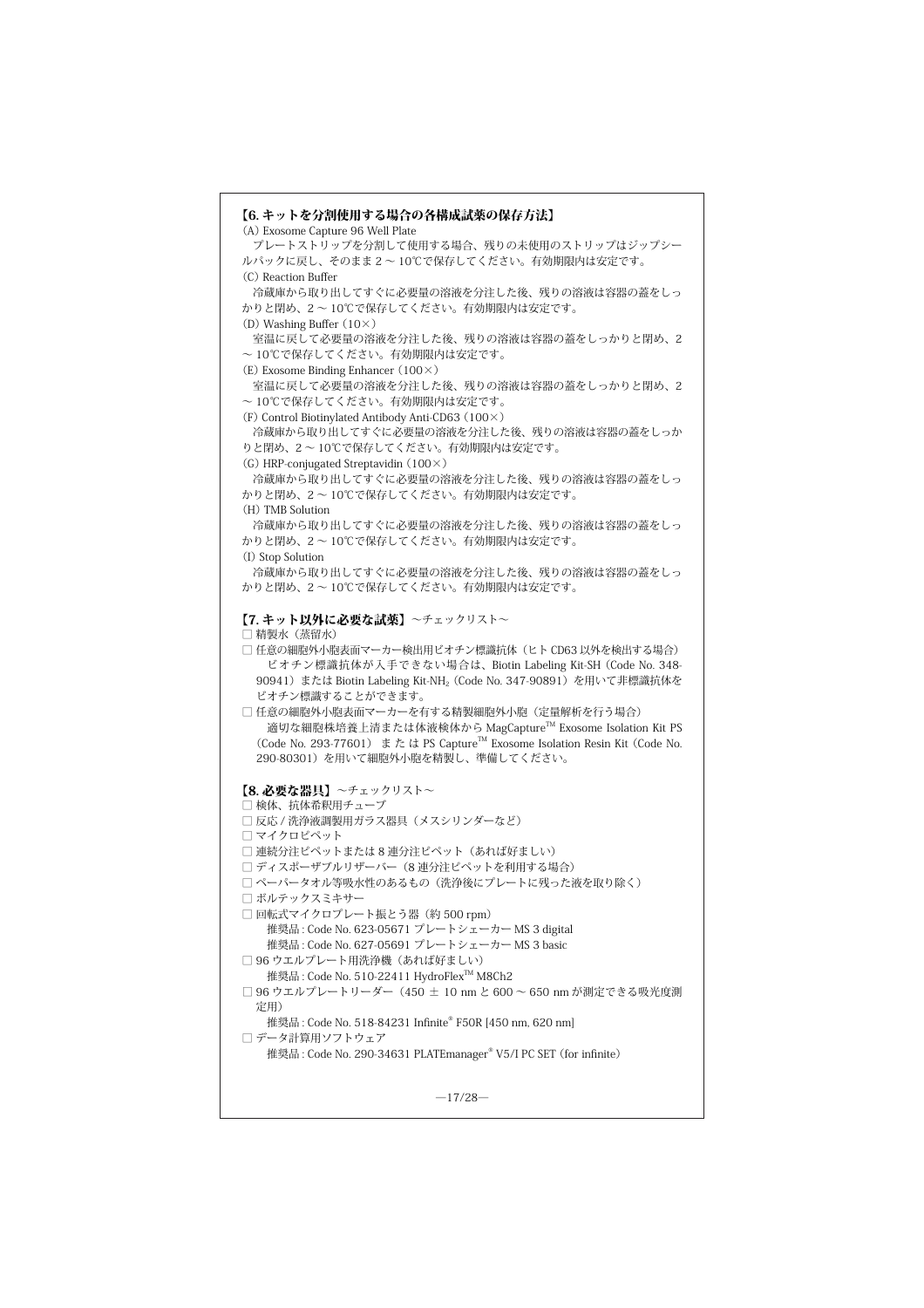### 【9. 細胞外小胞標準品の作製(定量測定を行う場合)】

MagCapture<sup>™</sup> Exosome Isolation Kit PS (Code No. 293-77601) または PS Capture<sup>™</sup> Exosome Isolation Resin Kit (Code No. 290-80301)を用いて、適切な検体から細胞外小 胞を精製してください。精製した細胞外小胞は BCA 法などによりタンパク質濃度を測定す るか、ナノトラッキング解析法(ナノサイト LM-10 など使用)により粒子数を測定してく ださい※ 1。また、精製した細胞外小胞が任意の表面マーカータンパク質を有することを確 認してから、標準品としてご使用ください。精製した細胞外小胞は冷蔵で保管してくださ い※ 2。

※1各測定は適切なプロトコールに従って実施してください

※ 2 細胞外小胞は凍結融解により反応性が低下する傾向がありますので、冷蔵で保管することをお薦めし ます。

#### 【10. 試薬の調製】

【4. 構成品】で「そのまま使用」とある試薬は室温に戻した後、そのままの状態で使用 できます。「調製後使用」とあるものについては下記の要領で調製してからご使用ください。 各試薬は測定に必要な分だけ用時調製してください。

#### 洗浄液(1×)の調製

Washing Buffer (10×)※ 3 を精製水(蒸留水)で 10 倍希釈した後、希釈液に対して 1/100 量の Exosome Binding Enhancer (100×)※ 4 を添加してから、よく混合してくださ い※

※ 3 Washing Buffer (10×) は冷蔵保管で成分が析出する可能性があるので、室温に戻した後、析出物が ないことを確認してからご使用ください。<br>※ 4 Exosome Binding Enhancer (100×) は細胞外小胞がプレートに結合するための必須成分であるため、

必ず添加してください。

※ 5 Exosome Binding Enhancer (100×)を添加した洗浄液(1×)は成分が析出しやすいので、調製後 8 時間以内にご使用ください。

(例) 96 ウエル反応分を調製する場合

100 mL の Washing Buffer (10×) に 900 mL の精製水 (蒸留水) を加え 1,000 mL と した後、10 mL の Exosome Binding Enhancer (100×)を添加し、よく混合する。

ビオチン標識抗 CD63 抗体反応液(1×)の調製(表面抗原としてヒト CD63 を測定する場合) キット付属の Reaction Buffer に対して 1/100 量の Control Biotinylated Antibody Anti-CD63 (100×)を添加して、よく混合してください。

#### (例) 96 ウエル反応分を調製する場合

10 mL の Reaction Buffer に 100  $\mu$  L の Control Biotinylated Antibody Anti-CD63 (100×) を添加し、よく混合する。

ビオチン標識抗体反応液の調製(ヒト CD63 以外の表面抗原を測定する場合)

任意の細胞外小胞表面タンパク質に対するビオチン標識抗体を、キット付属の Reaction Buffer で適切な濃度に希釈してください。ビオチン標識抗体反応液の抗体濃度の目安は  $100 \sim 500$ ng/mL です。

(例) ビオチン標識抗体 (1 mg/mL) からビオチン標識抗体反応液 (250 ng/mL) を 96 ウ エル反応分調製する場合

195μL の Reaction Buffer に 5μL のビオチン標識抗体(1 mg/mL)を添加混合し、40 倍希釈液(25μg/mL)を作製する。その後 9.9 mL の Reaction Buffer に 100μL の 40 倍 希釈液を添加してよく混合する。

HRP 標識ストレプトアビジン反応液 (1×)の調製

ビオチン標識抗体にキット付属の Control Biotinylated Antibody Anti-CD63 を使用する 場合は、キット付属の Reaction Buffer に対して 1/100 量の HRP-conjugated Streptavidin (100×)を添加してよく混合し、HRP 標識ストレプトアビジン反応液(1×)を調製して ください。

 $-18/28-$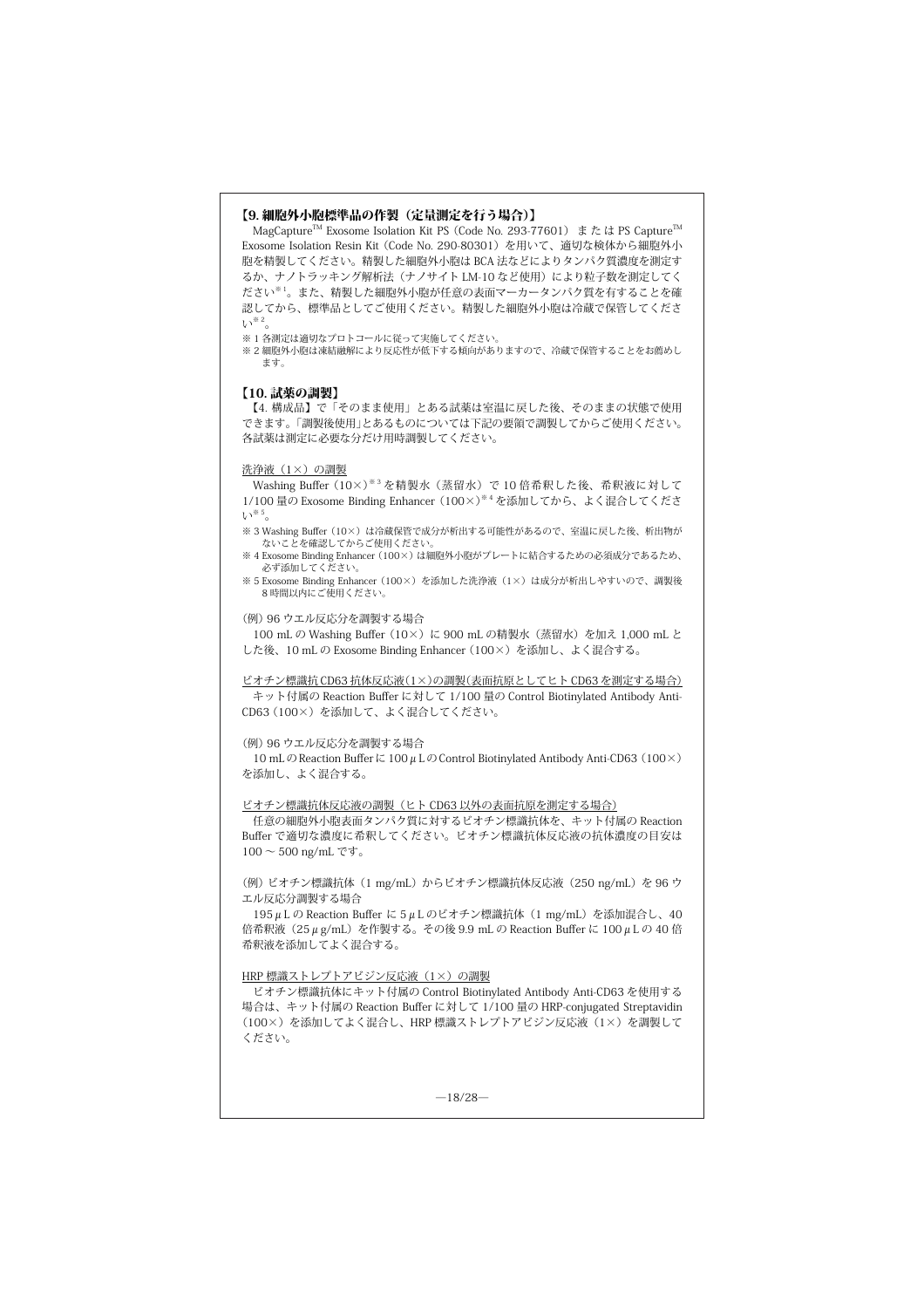ビオチン標識抗体に上記以外のビオチン標識抗体を使用する場合は、キット付属の Reaction Buffer に対して 1/50 ~ 1/200 量の HRP-conjugated Streptavidin (100×) を添 加してよく混合し、HRP 標識ストレプトアビジン反応液(0.5×~ 2×)を調製してくださ  $V^{\ast 6}$ 

※ 6 キット付属の Control Biotinylated Antibody Anti-CD63 以外のビオチン標識抗体を使用する場合は、 抗体のビオチン標識効率などにより適切な HRP 標識ストレプトアビジン濃度が異なるため、終濃度 0.5×~ 2×を目安に希釈濃度の予備検討を行ってから使用濃度を決定することを推奨します。

(例) ビオチン標識抗体にキット付属の Control Biotinylated Antibody Anti-CD63 を用い、 96 ウエル全てに使用する場合

10 mL の Reaction Buffer に 100μL の HRP-conjugated Streptavidin (100×) を添加し てよく混合する。

#### 【11. 標準曲線作成用の細胞外小胞標準品希釈系列の調製(定量測定を行う場合)】

【9. 細胞外小胞標準品の作製 (定量測定を行う場合)】で作製した細胞外小胞標準品を ELISA 測定の 450 nm の吸光度値 (副波長 620 nm の吸光度を差し引いた値)が 0.1 ~ 3.0 の範囲に入る希釈系列となるように、キット付属の Reaction Buffer を用いて適切な濃度に 希釈してください。

(例) 細胞外小胞標準品(タンパク質濃度 20μg/mL)について、20 ng/mL から 7 段階の 2 倍希釈系列を調製する場合

1) 細胞外小胞標準品(20μg/mL) 5μL と Reaction Buffer 45μL を混合し、細胞外小 胞標準品 10 倍希釈液(2,000 ng/mL)を調製する。

2) 下記の表の割合で Reaction Buffer と混合し、20 ng/mL から 7 段階の 2 倍希釈系列 を調製する。

| 標準溶液 # | 標準溶液の容量 (µL)                 |     | Reaction Buffer $(\mu L)$ 標準溶液濃度 $(ng/mL)$ |
|--------|------------------------------|-----|--------------------------------------------|
|        | 10 倍希釈液 (2,000 ng/mL): 5 μ L | 495 | 20.0                                       |
|        | 標準溶液 #1:250μL                | 250 | 10.0                                       |
|        | 標準溶液 #2:250μL                | 250 | 5.00                                       |
|        | 標準溶液 #3:250μL                | 250 | 2.50                                       |
| 5      | 標準溶液 #4:250μL                | 250 | 1.25                                       |
|        | 標準溶液 #5:250μL                | 250 | 0.625                                      |
|        | 標準溶液 #6:250μL                | 250 | 0.313                                      |
|        |                              | 250 | $0.00$ (Blank)                             |

# 【12. 検体の希釈】

ELISA 測定の 450 nm の吸光度値(副波長 620 nm の吸光度を差し引いた値)が 0.2 ~ 2.5 の範囲に入るように、チューブなどを用いて検体をキット付属の Reaction Buffer で 2 倍以 ーローッ・・・・。<br>上に希釈してください<sup>※7,8</sup>。また、細胞培養上清を希釈せずに測定する場合は、Exosome Binding Enhancer (100×)を 1×となるように添加してください。

※ 7 血清、ヘパリン血漿サンプルは 2 倍以上に、EDTA 血漿やクエン酸血漿サンプルはキレート剤の影響 を避けるために 5 倍以上に希釈してください。検体中の細胞外小胞の濃度や検出対象の表面タンパク 質マーカーの量などにより、適切な検体の希釈率は大きく異なりますので、検体を段階希釈して適切 。<br>な希釈率を予備検討することを推奨します。

※ 8 検体からアポトーシス小胞やマイクロベジクルなどのLarge EVsを除いたサンプルを測定したい場合、 検体を 10,000×g で 30 分間遠心分離した「上清」を取得後、遠心式フィルターユニット (Millipore 社 Ultrafree - MC, GV 0.22μm 滅菌済、メーカーコード : UFC30GV0S)を通した濾過液をサンプル<br>としてご使用ください。

## 【13. 操作法】

下記の各洗浄ステップを始める前に、以下分注する試薬を【10. 試薬の調製】の調製法 に従って用意してください。

- 1) Exosome Capture 96 Well Plate の各ウエルを、洗浄液 (1×) 300 ~ 350 μ L で 3 回洗浄する※ 9。その後、重ねたペーパータオルなどの上でプレートを逆さにし、軽 く叩きつけるようにしてウエルに残った液を取り除く。
- 2) 検体希釈液、標準品希釈液(定量測定の場合)、ブランクとして Reaction Buffer を 各ウエルに 100μL ずつ分注する。

 $-19/28-$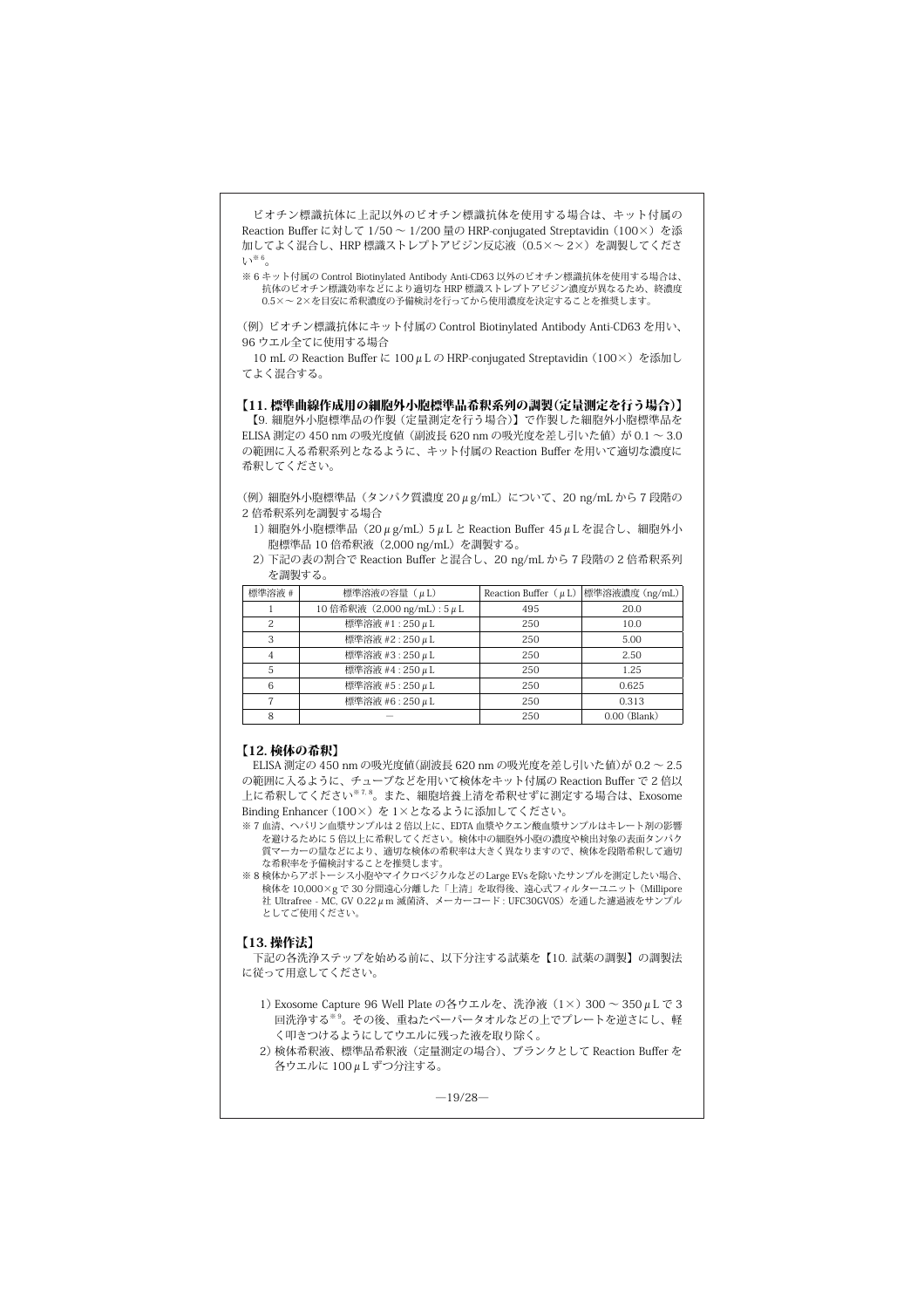| 3) プレートシールを貼り <sup>※10</sup> 、マイクロプレート振とう器を用いて約500 rpm で撹拌<br>しながら室温 (20~25℃) で2時間反応させる <sup>※11</sup> 。<br>4) 反応終了後、反応液を捨て、各ウエルを洗浄液(1×) 300~350μLで3回洗浄する。<br>その後、重ねたペーパータオルなどの上でプレートを逆さにし、軽く叩きつけるよ<br>うにしてウエルに残った液を取り除く。 |
|---------------------------------------------------------------------------------------------------------------------------------------------------------------------------------------------------------------------------|
| 5) ビオチン標識抗体反応液を各ウエルに 100μL ずつ分注する。<br>6) プレートシールを貼り <sup>※10</sup> 、マイクロプレート振とう器を用いて約500 rpm で撹拌<br>しながら室温 (20~25℃) で1時間反応させる <sup>※11</sup> 。                                                                            |
| 7) 反応終了後、反応液を捨て、各ウエルを洗浄液(1×) 300~350μLで3回洗浄する。<br>その後、重ねたペーパータオルなどの上でプレートを逆さにし、軽く叩きつけるよ<br>うにしてウエルに残った液を取り除く。                                                                                                             |
| 8) HRP 標識ストレプトアビジン反応液 (1×) を各ウエルに 100μL ずつ分注する。<br>9) プレートシールを貼り <sup>※10</sup> 、マイクロプレート振とう器を用いて約500 rpm で撹拌<br>しながら室温 (20~25℃)で2時間反応させる <sup>※11</sup> 。                                                                |
| 10) 反応終了後、反応液を捨て、各ウエルを洗浄液(1×) 300~350μLで5回洗浄する。<br>その後、重ねたペーパータオルなどの上でプレートを逆さにし、軽く叩きつけるよ<br>うにしてウエルに残った液を取り除く。                                                                                                            |
| 11) 各ウエルに室温に戻した TMB Solution を 100μL ずつ分注し、マイクロプレート振<br>とう器を用いて約1分間撹拌する。<br>12) プレートシールを貼り <sup>※10</sup> 、室温 (20~25℃) で30分間静置反応させる。                                                                                      |
| 13) 各ウエルに室温に戻した Stop Solution を 100μL ずつ添加する。<br>14) マイクロプレート振とう器を用いて約5秒間撹拌後、速やかに450 nm の吸光度と<br>副波長 620 nm (600 ~ 650 nm) <sup>※12</sup> の吸光度を測定する。                                                                      |
| ※ 9プレートの表面に析出物が見られることがありますが、品質への影響はありません。<br>※ 10 プレートストリップを分割して使用する場合、プレートシールをストリップのサイズに合わせてカッ<br>トしてご使用ください。                                                                                                            |
| ※11 静置条件で反応させると、検出感度が低下し、ウエル間誤差も大きくなる傾向があります。回転式<br>マイクロプレート振とう器を用いて約 500 rpmで撹拌しながら反応させることを推奨します。 また、<br>O/N で反応させることも可能です。<br>※12 副波長は 600 ~ 650 nm の範囲で使用できます。                                                         |
| 【14. 計算】<br>以下の計算で使用する 450 nm 吸光度値は副波長 620 nm (600 ~ 650 nm) の吸光度値<br>を差し引いた値をご使用ください。<br><定性測定の場合>                                                                                                                       |
| 希釈検体の 450 nm 吸光度値からブランクの 450 nm 吸光度値を差し引いた値を算出し、<br>検体間で比較してください。<br><定量測定の場合>                                                                                                                                            |
| 1) 希釈検体の 450 nm 吸光度値からブランクの 450 nm 吸光度値を差し引いた値 (希釈<br>検体吸光度値)を算出してください <sup>※13</sup> 。                                                                                                                                   |
| 2) 標準品希釈系列の 450 nm 吸光度値からブランクの 450 nm 吸光度値を差し引いた値<br>(標準品吸光度値)を算出してください。<br>3) X 軸を標準品濃度、Y 軸を標準品吸光度値の標準曲線グラフを作成してください <sup>※14</sup> 。                                                                                    |
| 4) 標準曲線より、各希釈検体吸光度値に対応する濃度を読み取ります <sup>※15</sup> 。読み取った<br>濃度に検体希釈率を乗じ測定値とします。                                                                                                                                            |
| ※13 希釈検体の吸光度値が標準曲線吸光度範囲から外れた場合は、適当倍率に希釈し直して再度測定を<br>実施してくたさい。<br>※ 14 標準曲線は測定毎に作成してください。<br>※ 15 コンピュータソフトでの演算処理では、3 次多項式、4 または 5 パラメーターの使用をお薦めします。                                                                       |
| 【15. 注意事項】<br>・準備並びに本キット操作中は手袋、眼鏡、保護用着衣を身につけてください。                                                                                                                                                                        |
| ・試薬類を皮膚に付けないでください。本キットの試薬が誤って、目、口、傷口、皮膚等<br>に付着した場合は直ちに水道水で充分に洗い流す等の応急処置を行い、必要な場合は医                                                                                                                                       |
| 師の手当てを受けてください。<br>・感染の危険性がある検体は、充分注意して取り扱って下さい。本キットは動物由来の成<br>分を含みます。                                                                                                                                                     |
| ・使用済みの検体、使用した消耗品等は 1% ホルマリン、2% グルタールアルデヒドまたは<br>-20/28—                                                                                                                                                                   |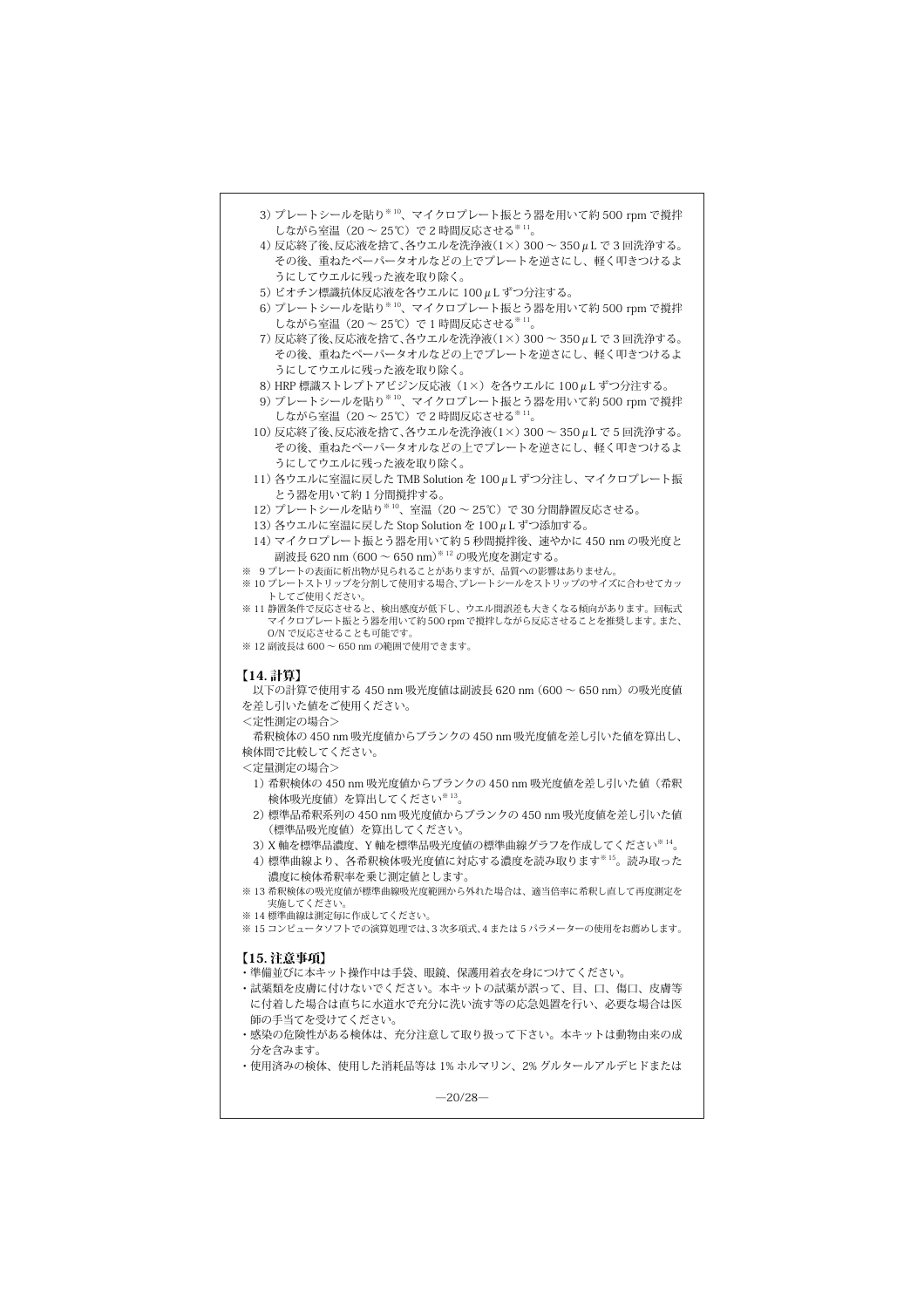0.1% 以上の次亜塩素酸ナトリウム溶液に 1 時間以上浸ける、または、オートクレーブ滅 菌処理した後、所属施設の規定並びに各地域の法令に従って廃棄してください。

- ・ 各ステップでの反応時には、ウエルの乾燥、異物の混入、温度の偏り、分注試薬の蒸発 を防止する為、必ずプレートシールを貼ってください。
- ・ ELISA 法は測定環境により影響を受けます。測定操作、反応場所の温度 : 20 ~ 25℃ (実 験台上またはインキュベータ内温度)を厳守してください。また、エアコンなどによる 風のある環境下での測定(風速 0.4 m/ 秒以上)や、低湿度環境下での測定(湿度 30% 未満) は避けてください。
- ・ウエル間のクロスコンタミネーションに配慮し測定を実施してください。

#### 【16. キット性能参考データ】

16.1 血清検体および細胞培養上清検体の定量解析の正確性(Precision)参考データ 16.1.1 アッセイ内誤差(Control Biotinylated Antibody Anti-CD63 使用)

COLO201 細胞培養上清から精製した細胞外小胞を標準品に用いて標準曲線を作成し、 ヒトプール血清の 3 段階希釈検体 (1:5~1:20) および COLO201 細胞培養上清の 3 段 階希釈検体 (1:200~1:800)の濃度測定 (n=5) を行い、測定値の CV (%) を求めた。

| Human serum      |      | Assay value (ng/mL) |      |                |      |      |              |       |      |
|------------------|------|---------------------|------|----------------|------|------|--------------|-------|------|
| (Dilution ratio) |      | 2                   | 3    | $\overline{4}$ | 5    | Mean | <b>SD</b>    | CV(%) |      |
| 1:20             | 1.67 | 1.57                | 1.70 | 1.60           | 1.66 | 1.64 | $0.054$ 3.28 |       |      |
| 1:10             | 3.00 | 2.88                | 3.16 | 3.11           | 3.13 |      | $3.06$ 0.116 | 3.81  | 4.36 |
| 1:5              | 5.54 | 5.95                | 6.35 | 5.48           | 5.78 |      | 5.82 0.349   | 5.99  |      |

| COLO201 cell culture supernate<br>(Dilution ratio) |      | Assay value $(ng/mL)$ |      |      |      |      |            |       |      |  |
|----------------------------------------------------|------|-----------------------|------|------|------|------|------------|-------|------|--|
|                                                    |      | 2                     | 3    | 4    | 5    | Mean | <b>SD</b>  | CV(%) |      |  |
| 1:800                                              | 1.59 | 1.57                  | 1.73 | 1.52 | 1.63 | 1.61 | 0.080      | 4.98  |      |  |
| 1:400                                              | 3.34 | 3.21                  | 3.51 | 3.26 | 3.53 | 3.37 | 0.146      | 4.34  | 4.45 |  |
| 1:200                                              | 6.37 | 6.97                  | 6.87 | 6.81 | 6.43 |      | 6.69 0.270 | 4.04  |      |  |

#### 16.1.2 アッセイ間誤差(Control Biotinylated Antibody Anti-CD63 使用)

COLO201 細胞培養上清から精製した細胞外小胞を標準品に用いて標準曲線を作成し、 ヒトプール血清の3段階希釈検体 (1:5~1:20) および COLO201 細胞培養上清の3段 階希釈検体 (1:200~1:800)の濃度測定 (n=2) を異なる 4 アッセイで行い、測定値 の CV (%) を求めた。

| Human serum      | Assay value (ng/mL) |      |      |      |      |           |       |      |  |
|------------------|---------------------|------|------|------|------|-----------|-------|------|--|
| (Dilution ratio) |                     | 2    | 3    | 4    | Mean | <b>SD</b> | CV(%) |      |  |
| 1:20             | 1.31                | 1.33 | 1.37 | 1.27 | 1.32 | 0.044     | 3.33  |      |  |
| 1:10             | 2.60                | 2.55 | 2.47 | 2.60 | 2.56 | 0.062     | 2.43  | 3.21 |  |
| 1:5              | 5.06                | 5.11 | 5.07 | 5.48 | 5.18 | 0.200     | 3.86  |      |  |

| COLO201 cell culture supernate |      |      |      |      | Assay value $(ng/mL)$ |           |       |      |
|--------------------------------|------|------|------|------|-----------------------|-----------|-------|------|
| (Dilution ratio)               |      | 2    | 3    | 4    | Mean                  | <b>SD</b> | CV(%) |      |
| 1:800                          | 1.70 | . 76 | 1.61 | 1.61 | 1.67                  | 0.074     | 4.45  |      |
| 1:400                          | 3.37 | 3.47 | 3.16 | 3.37 | 3.34                  | 0.131     | 3.93  | 4.60 |
| 1:200                          | 6.89 | 7.57 | 6.92 | 6.69 | 7.02                  | 0.381     | 5.43  |      |

16.2 血液検体および細胞培養上清検体の希釈直線性(Linearity)参考データ

COLO201 細胞培養上清から精製した細胞外小胞を標準品に用いて標準曲線を作成し、 ヒト血清 2 検体の 4 段階希釈検体(1 : 2 ~ 1 : 16)、ヒトヘパリン血漿 2 検体の 4 段階希 釈検体 (1:2~1:16)、ヒト EDTA 血漿 2 検体の 4 段階希釈検体 (1:5~1:40) およ び COLO201 細胞培養上清の 4 段階希釈検体(1 : 200 ~ 1 : 1,600)の濃度測定(n=2) を行い、各検体の希釈直線性を評価した。

 $-21/28-$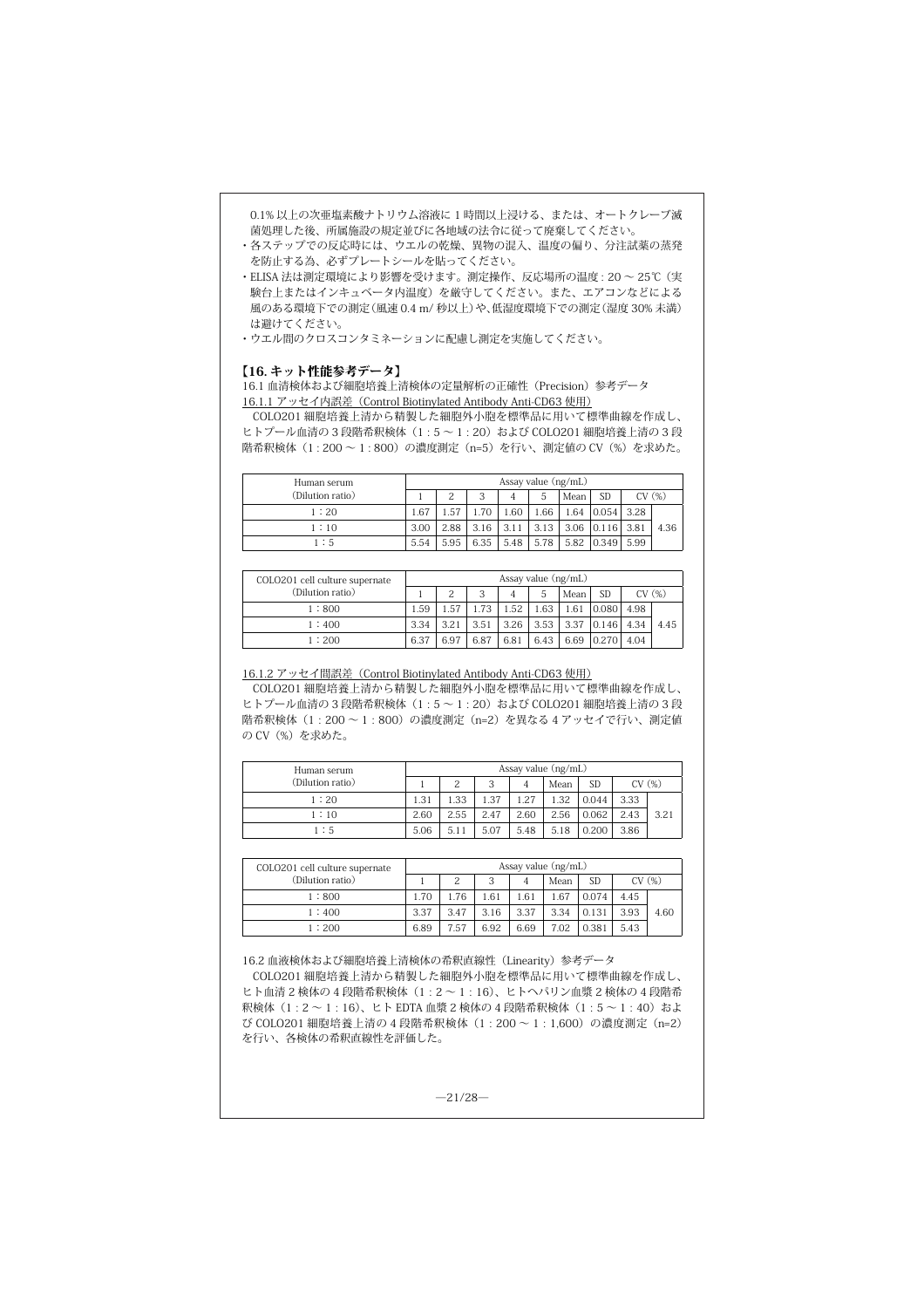| Serum sample A<br>Dilution factor $(\times)$<br>Dilution ratio |        | Assay value<br>(ng/mL) | Expected value<br>(ng/mL) | % of expected |
|----------------------------------------------------------------|--------|------------------------|---------------------------|---------------|
| 1:16                                                           | 0.0625 | 1.40                   | 1.38                      | 102           |
| 1:8                                                            | 0.125  | 2.76                   | 2.63                      | 105           |
| 1:4                                                            | 0.25   | 5.27                   | 5.08                      | 104           |
| $1 \cdot 2$                                                    | 0.5    | 10.16                  | $\overline{\phantom{a}}$  |               |

16.2.1 ヒト血清サンプルの希釈直線性(Control Biotinylated Antibody Anti-CD63 使用)

| Serum sample B |                            | Assay value | <b>Expected</b> value | % of expected |
|----------------|----------------------------|-------------|-----------------------|---------------|
| Dilution ratio | Dilution factor $(\times)$ | (ng/mL)     | (ng/mL)               |               |
| 1:16           | 0.0625                     | 0.57        | 0.60                  | 96            |
| 1:8            | 0.125                      | 1.19        | 1.10                  | 108           |
| 1:4            | 0.25                       | 2.21        | 2.12                  | 104           |
| 1:2            | 0.5                        | 4.24        |                       |               |



# 16.2.2 ヒトヘパリン血漿サンプルの希釈直線性 (Control Biotinylated Antibody Anti-CD63 使用)

|                | Plasma (Heparin) sample A  | Assay value | Expected value | % of expected |  |
|----------------|----------------------------|-------------|----------------|---------------|--|
| Dilution ratio | Dilution factor $(\times)$ | (ng/mL)     | (ng/mL)        |               |  |
| 1:16           | 0.0625                     | 1.45        | 1.44           | 101           |  |
| 1:8            | 0.125                      | 2.87        | 2.60           | 111           |  |
| 1:4            | 0.25                       | 5.20        | 4.92           | 106           |  |
| 1:2            | 0.5                        | 9.84        |                |               |  |

| Dilution ratio | Plasma (Heparin) sample B<br>Dilution factor $(\times)$ | Assay value<br>(ng/mL) | Expected value<br>(ng/mL) | % of expected |
|----------------|---------------------------------------------------------|------------------------|---------------------------|---------------|
| 1:16           | 0.0625                                                  | 0.57                   | 0.59                      | 97            |
| 1:8            | 0.125                                                   | 1.17                   | 1.08                      | 109           |
| 1:4            | 0.25                                                    | 2.15                   | 1.92                      | 112           |
| $1 \cdot 2$    | 0.5                                                     | 3.83                   |                           |               |

 $-22/28-$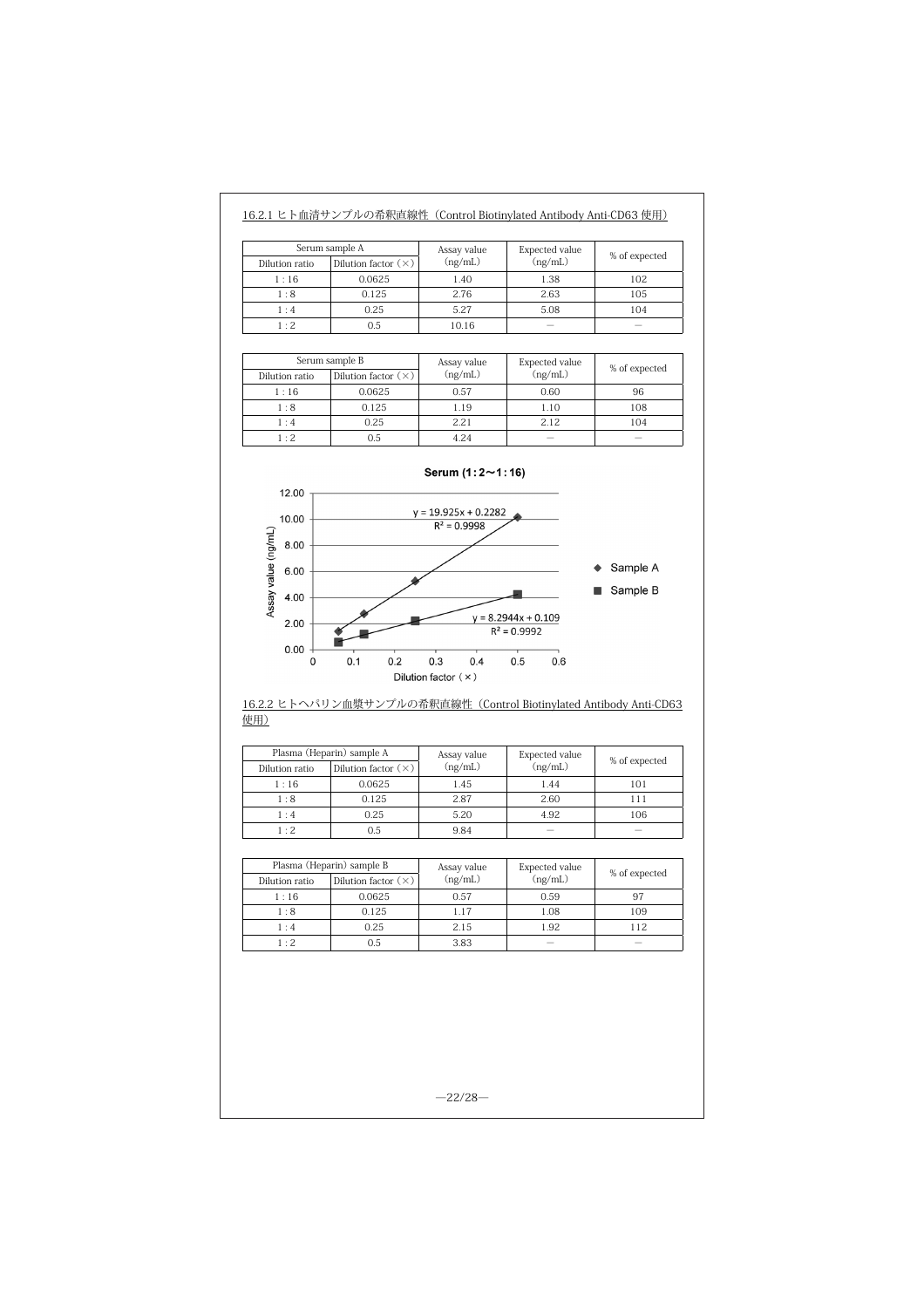



| Plasma (EDTA) sample A |                            | Assay value | Expected value | % of expected            |
|------------------------|----------------------------|-------------|----------------|--------------------------|
| Dilution ratio         | Dilution factor $(\times)$ | (ng/mL)     | (ng/mL)        |                          |
| 1:40                   | 0.025                      | 0.44        | 0.46           | 96                       |
| 1:20                   | 0.05                       | 0.91        | 0.95           | 96                       |
| 1:10                   | O. 1                       | 1.91        | 1.81           | 105                      |
| 1:5                    | 0.2                        | 3.62        | -              | $\overline{\phantom{a}}$ |

|                | Plasma (EDTA) sample B     | Assay value | Expected value | % of expected |  |
|----------------|----------------------------|-------------|----------------|---------------|--|
| Dilution ratio | Dilution factor $(\times)$ | (ng/mL)     | (ng/mL)        |               |  |
| 1:40           | 0.025                      | 0.18        | 0.17           | 106           |  |
| 1:20           | 0.05                       | 0.35        | 0.35           | 99            |  |
| 1:10           | 0.1                        | 0.70        | 0.69           | 101           |  |
| 1:5            | 0.2                        | 1.39        |                |               |  |



# 16.2.4 COLO201 細胞培養上清サンプルの希釈直線性(Control Biotinylated Antibody Anti-CD63 使用)

|                | COLO201 cell culture supernate | Assay value | Expected value           | % of expected |
|----------------|--------------------------------|-------------|--------------------------|---------------|
| Dilution ratio | Dilution factor $(\times)$     | (ng/mL)     | (ng/mL)                  |               |
| 1:1600         | 0.00625                        | 0.82        | 0.81                     | 102           |
| 1:800          | 0.0125                         | 1.61        | 1.69                     | 96            |
| 1:400          | 0.025                          | 3.37        | 3.35                     | 101           |
| 1:200          | 0.05                           | 6.69        | $\overline{\phantom{a}}$ | -             |
|                |                                | $-23/28-$   |                          |               |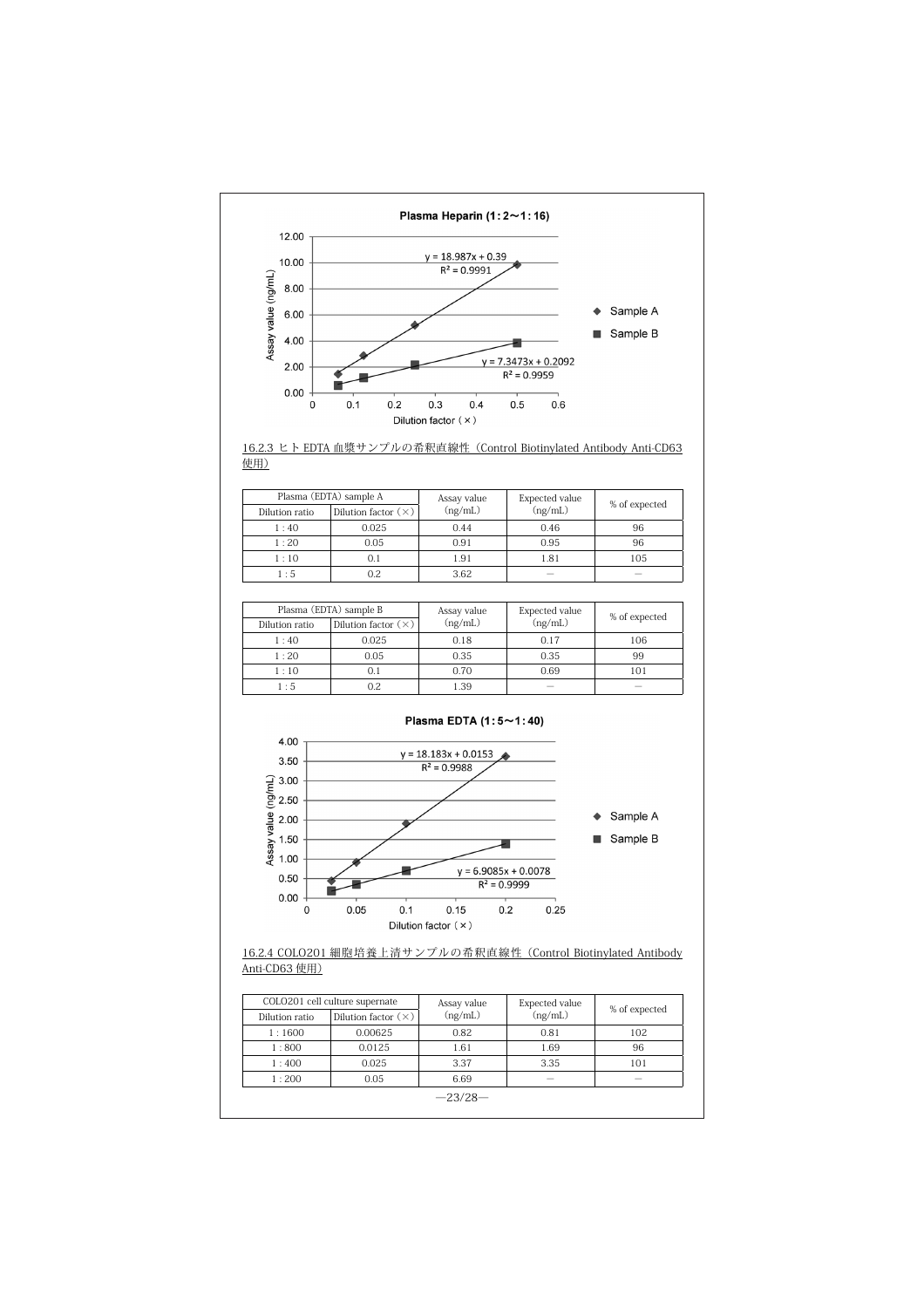



ヒトプール血清の希釈検体 (1:5) に、COLO201 細胞培養上清から精製した 3 濃度の 細胞外小胞を添加し、CD63 測定における回収率を求めた。

| Spiked value | Assay value | Recovery value           | Recovery rate |             |  |
|--------------|-------------|--------------------------|---------------|-------------|--|
| (ng/mL)      | (ng/mL)     | (ng/mL)                  | $(\%)$        | Mean $(\%)$ |  |
| 0.00         | 4.51        | $\overline{\phantom{a}}$ | $\sim$        | $\sim$      |  |
| 1.29         | 5.81        | 1.29                     | 101           |             |  |
| 2.34         | 6.85        | 2.33                     | 100           | 101         |  |
| 4.60         | 9.27        | 4.75                     | 103           |             |  |

16.3.2 ヒト血清 (1:2~1:8 希釈)検体への添加回収 (ビオチン標識抗 EpCAM 抗体使用) ヒトプール血清の希釈検体  $(1: 2 \sim 1: 8)$ に、COLO201 細胞培養上清から精製した3 濃度の細胞外小胞を添加し、EpCAM 測定における回収率を求めた。

#### 〈ヒト血清(1 : 8 希釈)〉

| Spiked value | Assay value | Recovery value | Recovery rate |                          |
|--------------|-------------|----------------|---------------|--------------------------|
| (ng/mL)      | (ng/mL)     | (ng/mL)        | $(\%)$        | Mean $(\%)$              |
| 0.00         | 0.01        |                |               | $\overline{\phantom{a}}$ |
| 1.09         | 1.15        | 1.14           | 105           |                          |
| 2.25         | 2.19        | 2.18           | 97            | 99                       |
| 4.59         | 4.43        | 4.42           | 96            |                          |

## 〈ヒト血清(1 : 4 希釈)〉

| Spiked value | Assay value | Recovery rate<br>Recovery value |                          |             |
|--------------|-------------|---------------------------------|--------------------------|-------------|
| (ng/mL)      | (ng/mL)     | (ng/mL)                         | $(\%)$                   | Mean $(\%)$ |
| 0.00         | 0.18        | $\overline{\phantom{a}}$        | $\overline{\phantom{a}}$ |             |
| 1.09         | 1.27        | 1.10                            | 101                      |             |
| 2.25         | 2.26        | 2.08                            | 93                       | 95          |
| 4.59         | 4.40        | 4.22                            | 92                       |             |

# 〈ヒト血清(1 : 2 希釈)〉

| Spiked value | Assay value | Recovery value |        | Recovery rate            |
|--------------|-------------|----------------|--------|--------------------------|
| (ng/mL)      | (ng/mL)     | (ng/mL)        | $(\%)$ | Mean (%)                 |
| 0.00         | 0.38        | -              |        | $\overline{\phantom{a}}$ |
| 1.09         | 1.42        | 1.04           | 95     |                          |
| 2.25         | 2.38        | 2.00           | 89     | 91                       |
| 4.59         | 4.43        | 4.05           | 88     |                          |

 $-24/28-$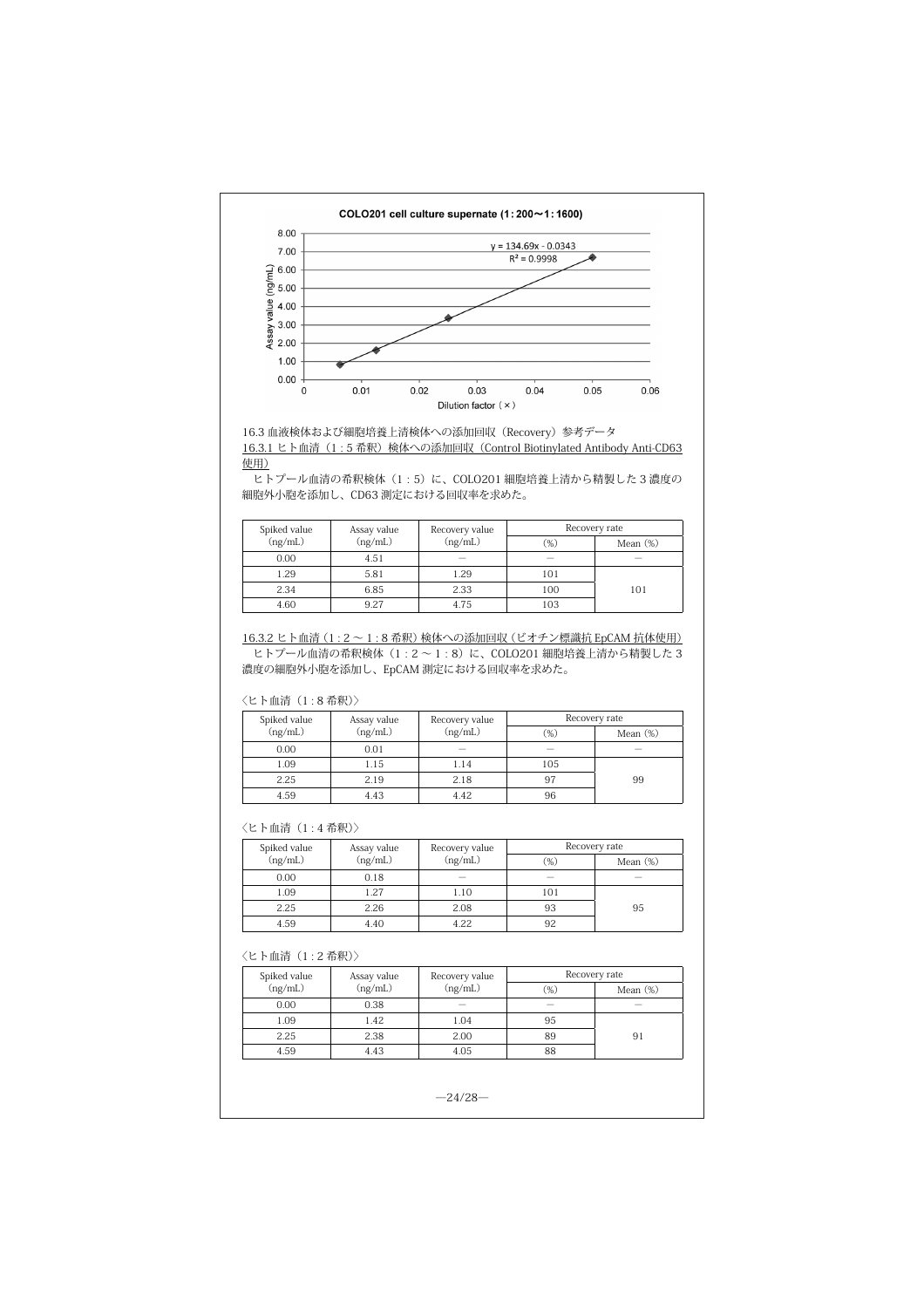# 16.3.3 ヒトヘパリン血漿 (1:5 希釈)検体への添加回収 (Control Biotinylated Antibody Anti-CD63 使用)

 $\overline{E}$ とトプールヘパリン血漿の希釈検体 (1:5)に、COLO201 細胞培養上清から精製した 3 濃度の細胞外小胞を添加し、CD63 測定における回収率を求めた。

| Spiked value | Assay value | Recovery value           |        | Recovery rate            |
|--------------|-------------|--------------------------|--------|--------------------------|
| (ng/mL)      | (ng/mL)     | (ng/mL)                  | $(\%)$ | Mean $(\%)$              |
| 0.00         | 2.54        | $\overline{\phantom{a}}$ | $\sim$ | $\overline{\phantom{a}}$ |
| 1.29         | 3.62        | 1.08                     | 84     |                          |
| 2.34         | 4.61        | 2.07                     | 88     | 89                       |
| 4.60         | 6.85        | 4.31                     | 94     |                          |

16.3.4 ヒトヘパリン血漿 (1:2~1:8 希釈)検体への添加回収(ビオチン標識抗 EpCAM 抗体使用)

ヒトプールヘパリン血漿の希釈検体 (1:2~1:8)に、COLO201 細胞培養上清から精 製した 3 濃度の細胞外小胞を添加し、EpCAM 測定における回収率を求めた。

〈ヒトヘパリン血漿(1 : 8 希釈)〉

| Spiked value | Assay value | Recovery value           |        | Recovery rate            |
|--------------|-------------|--------------------------|--------|--------------------------|
| (ng/mL)      | (ng/mL)     | (ng/mL)                  | (%)    | Mean $(\%)$              |
| 0.00         | 0.25        | $\overline{\phantom{a}}$ | $\sim$ | $\overline{\phantom{a}}$ |
| 1.09         | 1.33        | 1.08                     | 99     |                          |
| 2.25         | 2.40        | 2.16                     | 96     | 96                       |
| 4.59         | 4.54        | 4.29                     | 93     |                          |

## 〈ヒトヘパリン血漿(1 : 4 希釈)〉

| Spiked value | Assay value | Recovery value |        | Recovery rate |
|--------------|-------------|----------------|--------|---------------|
| (ng/mL)      | (ng/mL)     | (ng/mL)        | $(\%)$ | Mean $(\%)$   |
| 0.00         | 0.34        |                |        | -             |
| 1.09         | 1.42        | 1.08           | 100    |               |
| 2.25         | 2.42        | 2.09           | 93     | 94            |
| 4.59         | 4.48        | 4.15           | 90     |               |

# 〈ヒトヘパリン血漿(1 : 2 希釈)〉

| Spiked value | Assay value | Recovery value           |        | Recovery rate |
|--------------|-------------|--------------------------|--------|---------------|
| (ng/mL)      | (ng/mL)     | (ng/mL)                  | $(\%)$ | Mean $(\%)$   |
| 0.00         | 0.43        | $\overline{\phantom{a}}$ | -      | $\sim$        |
| 1.09         | 1.52        | 1.09                     | 100    |               |
| 2.25         | 2.57        | 2.13                     | 95     | 96            |
| 4.59         | 4.72        | 4.29                     | 93     |               |

16.3.5 ヒト EDTA 血漿 (1:5 希釈)検体への添加回収 (Control Biotinylated Antibody Anti-CD63 使用)

ヒトプール EDTA 血漿の希釈検体 (1:5)に、COLO201 細胞培養上清から精製した 3 濃度の細胞外小胞を添加し、CD63 測定における回収率を求めた。

| Spiked value | Assay value | Recovery value           |        | Recovery rate            |
|--------------|-------------|--------------------------|--------|--------------------------|
| (ng/mL)      | (ng/mL)     | (ng/mL)                  | $(\%)$ | Mean $(\%)$              |
| 0.00         | 2.59        | $\overline{\phantom{a}}$ |        | $\overline{\phantom{a}}$ |
| 1.29         | 3.94        | 1.36                     | 106    |                          |
| 2.34         | 4.77        | 2.18                     | 93     | 99                       |
| 4.60         | 7.13        | 4.55                     | 99     |                          |

 $-25/28-$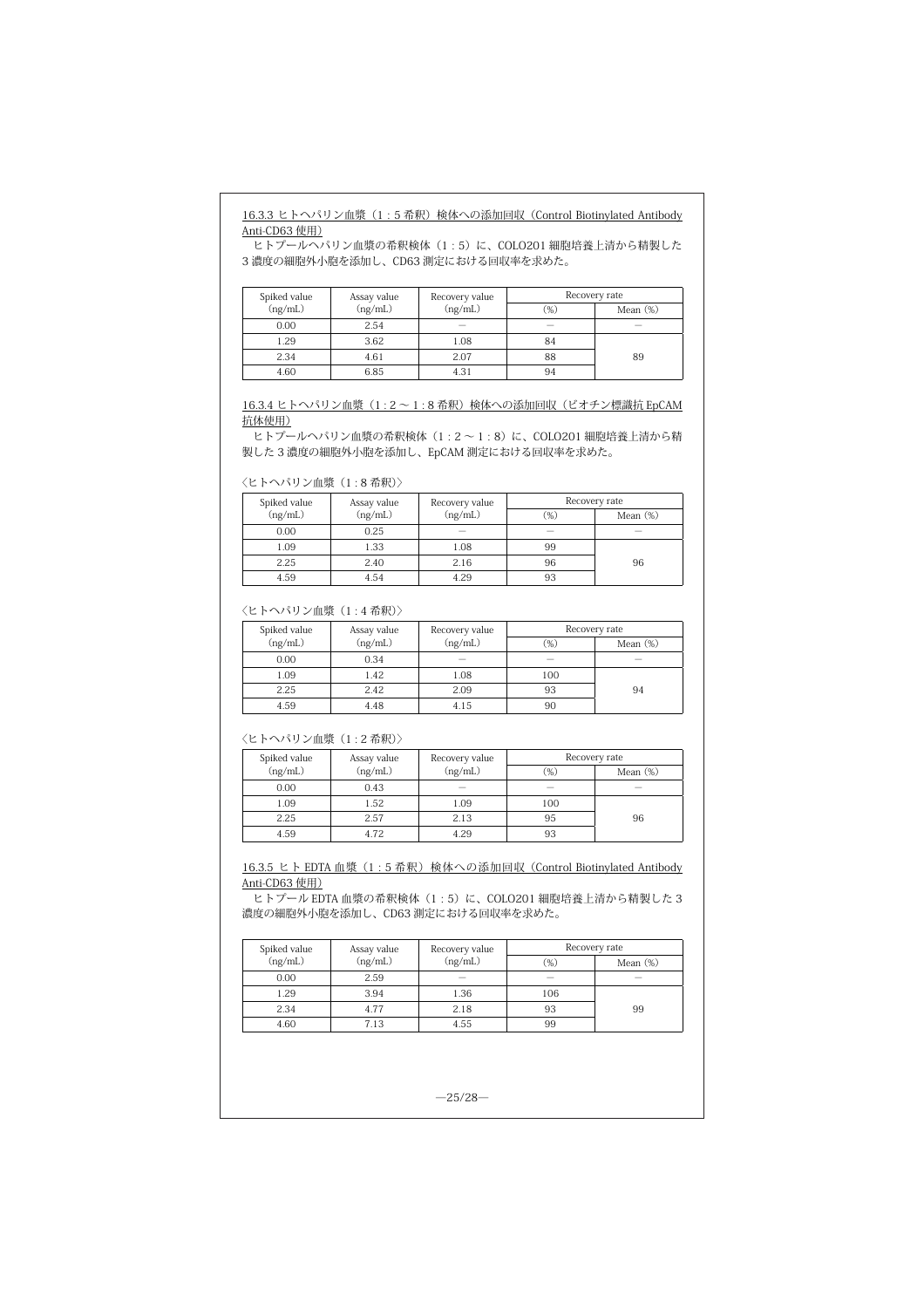# 16.3.6 ヒト EDTA 血漿 (1:2~1:8希釈)検体への添加回収 (ビオチン標識抗 EpCAM 抗体使用)

 $\overline{C}$ レトプール EDTA 血漿の希釈検体 (1 : 2 ~ 1 : 8)に、COLO201 細胞培養上清から精製 した 3 濃度の細胞外小胞を添加し、EpCAM 測定における回収率を求めた。

〈ヒト EDTA 血漿(1 : 8 希釈)〉

| Spiked value | Assay value | Recovery value |        | Recovery rate            |
|--------------|-------------|----------------|--------|--------------------------|
| (ng/mL)      | (ng/mL)     | (ng/mL)        | $(\%)$ | Mean $(\%)$              |
| 0.00         | 0.33        | $\sim$         |        | $\overline{\phantom{a}}$ |
| 1.09         | 1.56        | 1.23           | 113    |                          |
| 2.25         | 2.65        | 2.32           | 103    | 107                      |
| 4.59         | 5.13        | 4.79           | 104    |                          |

〈ヒト EDTA 血漿(1 : 4 希釈)〉

| Spiked value | Assay value | Recovery value |        | Recovery rate |
|--------------|-------------|----------------|--------|---------------|
| (ng/mL)      | (ng/mL)     | (ng/mL)        | $(\%)$ | Mean $(\%)$   |
| 0.00         | 0.92        |                |        |               |
| 1.09         | 2.09        | 1.17           | 108    |               |
| 2.25         | 3.18        | 2.26           | 100    | 103           |
| 4.59         | 5.60        | 4.68           | 102    |               |

#### 〈ヒト EDTA 血漿(1 : 2 希釈)〉

| Spiked value | Assay value | Recovery value |        | Recovery rate |
|--------------|-------------|----------------|--------|---------------|
| (ng/mL)      | (ng/mL)     | (ng/mL)        | $(\%)$ | Mean $(\%)$   |
| 0.00         | 1.86        |                |        |               |
| 1.09         | 2.95        | 1.08           | 100    |               |
| 2.25         | 3.90        | 2.04           | 91     | 94            |
| 4.59         | 6.01        | 4.15           | 90     |               |

16.3.7 COLO201 細胞培養上清 (1:800 希釈)検体への添加回収 (Control Biotinylated Antibody Anti-CD63 使用)

COLO201 細胞培養上清の希釈検体(1 : 800)に、COLO201 細胞培養上清から精製し た 3 濃度の細胞外小胞を添加し、CD63 測定における回収率を求めた。

| Spiked value | Assay value | Recovery value |                          | Recovery rate            |
|--------------|-------------|----------------|--------------------------|--------------------------|
| (ng/mL)      | (ng/mL)     | (ng/mL)        | $(\%)$                   | Mean $(\%)$              |
| 0.00         | 1.77        | -              | $\overline{\phantom{a}}$ | $\overline{\phantom{a}}$ |
| 1.24         | 3.24        | 1.47           | 119                      |                          |
| 2.66         | 4.18        | 2.41           | 91                       | 102                      |
| 5.24         | 6.91        | 5.14           | 98                       |                          |

16.3.8 COLO201 細胞培養上清(1:800 希釈)検体への添加回収(ビオチン標識抗 EpCAM 抗体使用)

。<br>COLO201 細胞培養上清の希釈検体(1:800)に、COLO201 細胞培養上清から精製 した 3 濃度の細胞外小胞を添加し、EpCAM 測定における回収率を求めた。

| Spiked value | Assay value | Recovery value           |                          | Recovery rate            |
|--------------|-------------|--------------------------|--------------------------|--------------------------|
| (ng/mL)      | (ng/mL)     | (ng/mL)                  | $(\%)$                   | Mean $(\%)$              |
| 0.00         | 1.93        | $\overline{\phantom{a}}$ | $\overline{\phantom{a}}$ | $\overline{\phantom{a}}$ |
| 1.20         | 3.3         | 1.37                     | 114                      |                          |
| 2.31         | 4.48        | 2.55                     | 110                      | 109                      |
| 4.60         | 6.67        | 4.74                     | 103                      |                          |

 $-26/28-$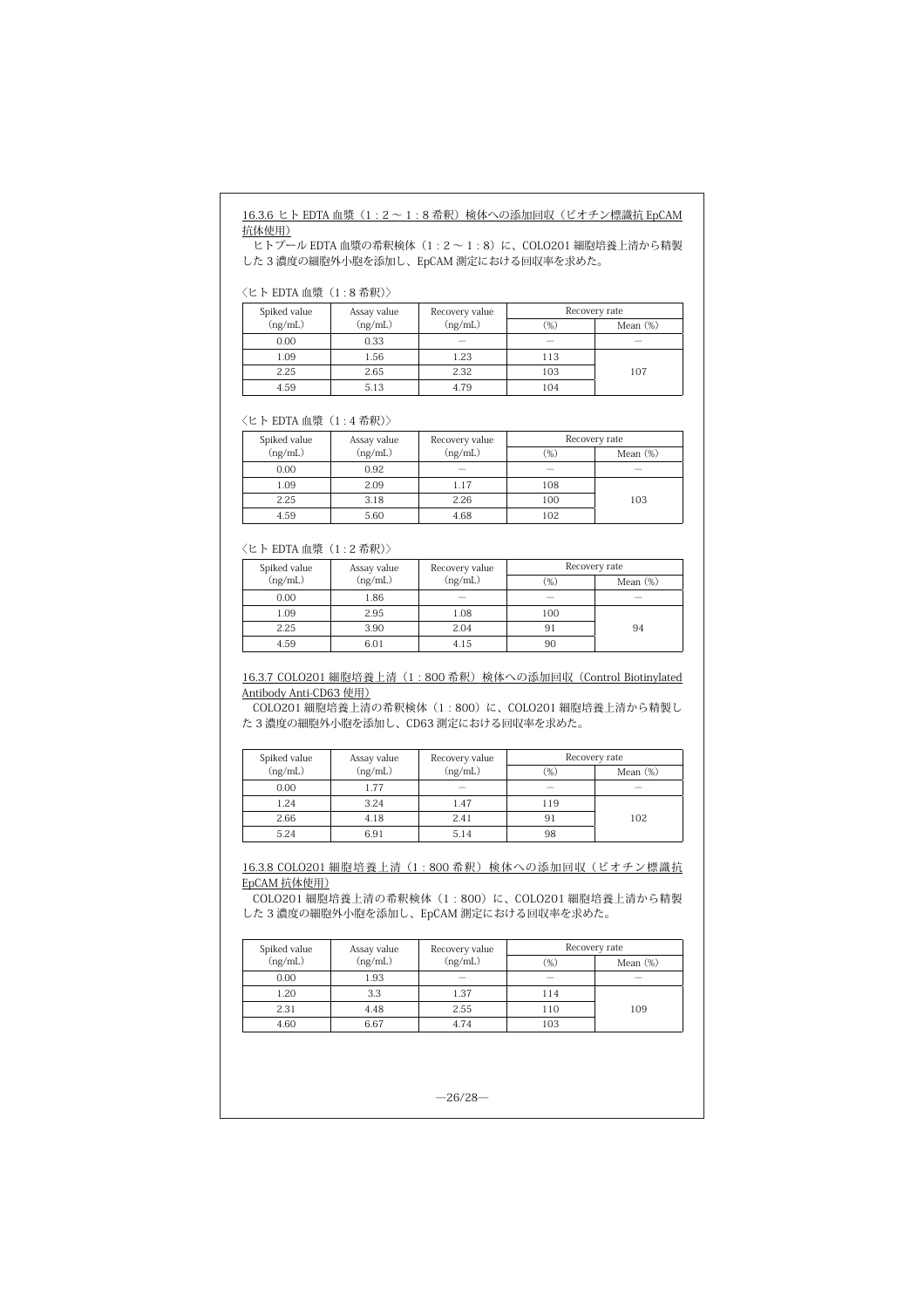| コード No.   | 名<br>品                                      | 容量                    |
|-----------|---------------------------------------------|-----------------------|
| 299-77603 | MagCapture™ エクソソームアイソレーションキット PS            | 2回用                   |
| 293-77601 |                                             | 10回用                  |
| 297-79201 | PS Capture™ エクソソーム ELISA キット (抗マウス IgG POD) | 96 回用                 |
| 297-79701 | PS Capture™ エクソソームフローサイトメトリーキット             | 300回用                 |
| 290-80301 | PS Capture™ エクソソームアイソレーションレジンキット            | 1 Kit (0.5 mL Slurry) |
| 016-27061 |                                             | $20 \mu L$            |
| 012-27063 | 抗 CD63. モノクローナル抗体 (3-13)                    | $100 \mu L$           |
| 018-27641 | 抗 CD63. モノクローナル抗体 (3-13). フルオレセイン結合         | 25 回用                 |
| 014-27643 |                                             | 100回用                 |
| 013-27711 |                                             | $20 \mu L$            |
| 019-27713 | 抗 CD63. モノクローナル抗体 (3-13). ビオチン結合            | $100 \mu L$           |
| 011-27751 | 抗 CD63. モノクローナル抗体 (3-13). 赤色蛍光色素 (635)      | 25 回用                 |
| 017-27753 | 結合                                          | 100 回用                |
| 018-27761 | 抗 CD9. モノクローナル抗体 (1K)                       | $20 \mu L$            |
| 014-27763 |                                             | $100 \mu L$           |
| 015-27771 |                                             | $20 \mu L$            |
| 011-27773 | 抗 CD81, モノクローナル (17B1)                      | $100 \mu L$           |
| 058-09261 | EV-Save™ 細胞外小胞ブロッキング試薬                      | $1 \text{ mL}$        |

# 【18. 参考文献】

1) W. Nakai, et al., Sci. Rep., 6, 33935 (2016).

2) A. Kraft, W81 Award. (2017).

- 3) S. Osawa, et al., Biochem. Biophys. Res. Commun., 488, 232-238 (2017).
- 4) S. Nagashima, et al., J. Virol., 91 (22), e00822-17 (2017).
- 5) T. Yoshida, et al., Curr. Protoc. Cell Biol., 77 (1), 3.45.1-3.45.18 (2017).
- 6) S. Saito, et al., Sci. Rep., 8, 3997 (2018).
- 7) H. Kobayashi, et al., Nagoya J. Med. Sci., 80 (2), 141-153 (2018).
- 8) Y. Obata, et al., JCI Insight, 3 (8), e99680 (2018).
- 9)R.C. Middleton, et al., J. Extracell. Vesicles, 7 (1), 1456888 (2018).
- 10) H. Kawahara, and R. Hanayama, Biol. Pharm. Bull., 41, 1119-1125 (2018).
- 11) M. Santiana, et al., Cell Host & Microbe, **24**, 208-220 (2018).
- 12) T. Antes, et al., J. Nanobiotechnol., 16, 61 (2018).
- 13) H. Kimura, et al., Clinical Cancer Research, **25** (6), 1936-1947 (2019).
- 14) G. Gorji-Bahri, et al., Current Gene Therapy, 18, 336-350 (2018).
- 15) H. Xu, et al., Anal. Chem., 90 (22), 13451-13458 (2018).
- 16) H. Kuroda, et al., Mol Pharm., 16, 292-304 (2019).
- 17) J. Juan, et al., Stem. Cell Res. Ther., **10** (1), 95 (2019).
- 18) L. Zhi, et al., Cell Death Discovery, 5, 79 (2019).
- 19) G.K. Patel et al., Sci Rep., 9 (1), 5335 (2019).
- 20) Y.L. Tai et al., J. Biomed. Sci. **26** (1), 35 (2019).
- 21) Y. Sugihara et al., PLoS One., 14 (5), e0217394 (2019).